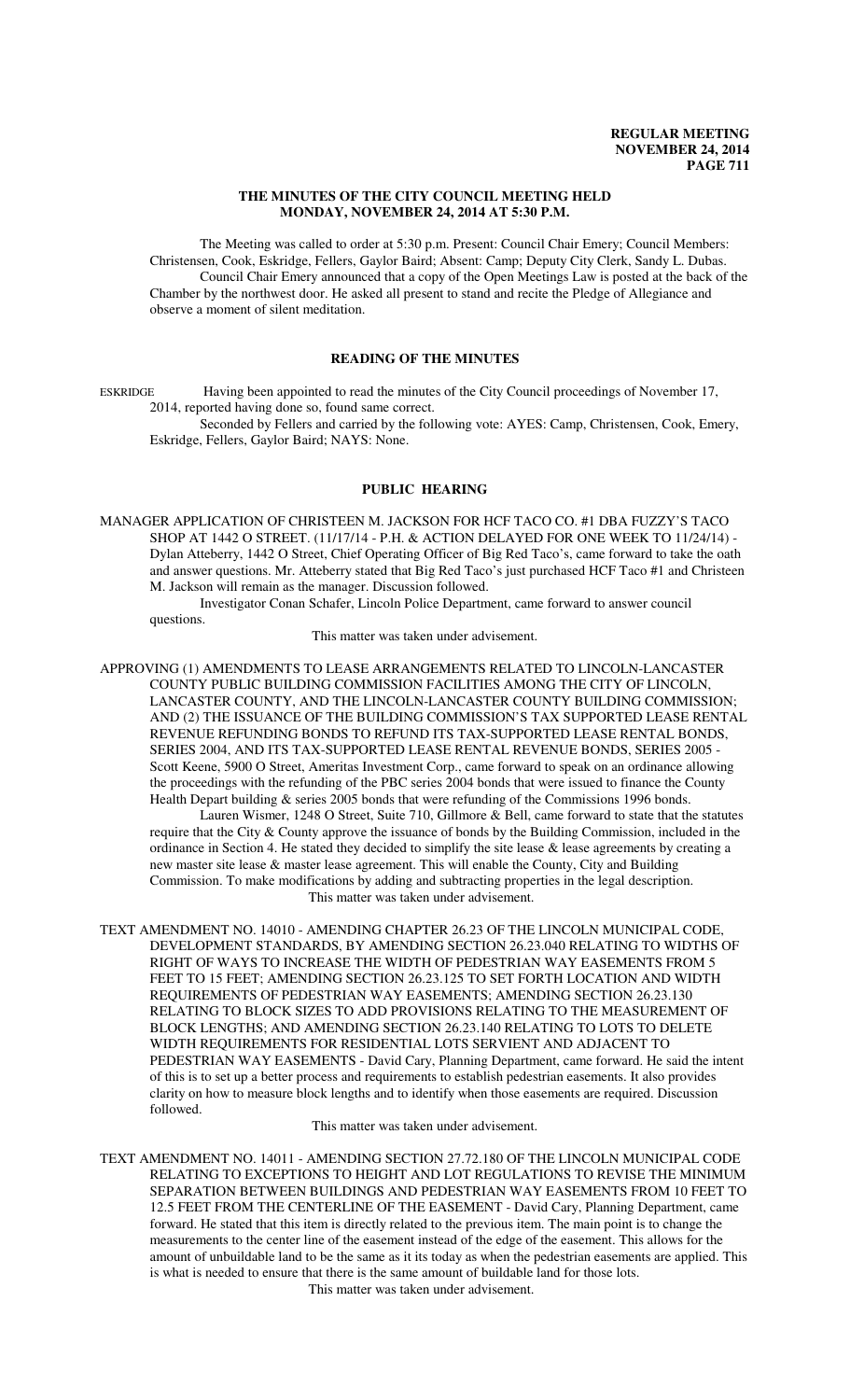APPROVING THE AMBASSADOR & PRESIDENT II REDEVELOPMENT AGREEMENT BETWEEN THE CITY OF LINCOLN AND A&P II, LLC FOR THE RENOVATION OF APARTMENT BUILDINGS GENERALLY LOCATED AT 14TH STREET AND LINCOLN MALL. (RELATED ITEMS: 14R-294, 14R-295, 14-146);

- AMENDING THE FY 13/14 CIP TO AUTHORIZE AND APPROPRIATE \$414,000.00 IN TIF FUNDS FOR THE AMBASSADOR & PRESIDENT II REDEVELOPMENT PROJECT ON PROPERTY GENERALLY LOCATED AT 14TH STREET AND LINCOLN MALL. (RELATED ITEMS: 14R-294, 14R-295, 14- 146);
- AUTHORIZING THE ISSUANCE OF TAX ALLOCATION BONDS WITH A TOTAL NOT TO EXCEED \$414,000.00 FOR THE CITY OF LINCOLN, AMBASSADOR & PRESIDENT II REDEVELOPMENT PROJECT. (RELATED ITEMS: 14R-294, 14R-295, 14-146) - David Landis, Director of Urban Development, came forward to state there are 71 units of affordable housing that will be servicing a portion of the community that needs affordable housing. The buildings are old and are seriously flawed in the interior. The heating and air-conditioning units, energy efficiency of the buildings, and facade problems require several million dollars of upkeep and maintenance. This project is expected to raise the tax value and the \$414,000.00 will be spent on improvements and energy efficiency for the buildings. Discussion followed.

Andrew Willis, 233 S. 13<sup>th</sup> St., Suite 1900, Attorney, Cline Williams Wright Johnson & Oldfather, LLP, representing the redeveloper came forward to state that on October 27<sup>th</sup> they reviewed and approved the redevelopment plan amendment. They now are reviewing the redevelopment agreement and are getting the final details worked out and seeing how the project is going to proceed. The \$414,000.00 TIF revenue will primarily be used for the restoration of the historic facade, energy efficient enhancements, and rehabilitation of the historic courtyard.

Lauren Wismer, 1248 O Street, Suite 710, Gillmore & Bell, came forward in support and to answer questions.

This matter was taken under advisement.

APPROVING AN INTERGOVERNMENTAL AGREEMENT BETWEEN THE NEBRASKA DEPARTMENT OF ENVIRONMENTAL QUALITY AND THE CITY OF LINCOLN REGARDING THE IMPLEMENTATION OF THE STORM WATER MANAGEMENT PLAN GRANT PROGRAM - Ben Higgins, Public Works & Utilities, came forward to state this is used for programs and projects for storm water quality. The cost share is 20% , \$75,157.00 from the Capital Improvement Program. This matter was taken under advisement.

APPROVING A CONTRACT AGREEMENT BETWEEN THE CITY OF LINCOLN, LANCASTER COUNTY, LINCOLN LANCASTER COUNTY PUBLIC BUILDING COMMISSION, AND CARDIAC SCIENCE CORPORATION FOR AUTOMATED EXTERNAL DEFIBRILLATORS AND RELATED PRODUCTS AND SERVICES, PURSUANT TO PSA CONTRACT NO. 14-100 - Vince Mejer, Purchasing Director, came forward. He stated that this is a joint contract that they are piggy backing on with PSA out of Texas. Discussion followed.

This matter was taken under advisement.

- APPROVING A PROFESSIONAL SERVICES AGREEMENT BETWEEN THE CITY OF LINCOLN AND THE NEBRASKA DEPT. OF ROADS FOR THE USE OF FEDERAL TRANSPORTATION PROGRAM FUNDS FOR PRELIMINARY ENGINEERING FOR S. 48TH STREET AND HIGHWAY 2 TRAFFIC SIGNAL REPLACEMENT. (STATE PROJECT NO. LCLC-5239(9), CN 13253, CITY PROJECT NO. 702693);
- APPROVING A PROFESSIONAL SERVICES AGREEMENT BETWEEN THE CITY OF LINCOLN AND THE NEBRASKA DEPT. OF ROADS FOR THE USE OF FEDERAL TRANSPORTATION PROGRAM FUNDS FOR PRELIMINARY ENGINEERING FOR 48TH & CALVERT AND 56TH & CALVERT TRAFFIC SIGNAL REPLACEMENT. (STATE PROJECT NO. LCLC-5239(10), CN 13260, CITY PROJECT NO. 702695);

APPROVING A PROFESSIONAL SERVICES AGREEMENT BETWEEN THE CITY OF LINCOLN AND THE NEBRASKA DEPT. OF ROADS FOR THE USE OF FEDERAL TRANSPORTATION PROGRAM FUNDS FOR PRELIMINARY ENGINEERING FOR THE S. 17TH STREET SIGNAL PROJECT. (STATE PROJECT NO. LCLC-5227(8), CN 13261, CITY PROJECT NO. 702697);

- APPROVING A PROFESSIONAL SERVICES AGREEMENT BETWEEN THE CITY OF LINCOLN AND THE OLSSON ASSOCIATES FOR THE USE OF FEDERAL TRANSPORTATION PROGRAM FUNDS TO PROVIDE NEPA EVALUATION AND DOCUMENTATION FOR THE 48TH STREET AND HIGHWAY 2 TRAFFIC SIGNAL REPLACEMENT PROJECT. (STATE PROJECT NO. LCLC-5239(9), CN 13253, CITY PROJECT NO. 702693);
- APPROVING SUPPLEMENTAL AGREEMENT NO. 2 BETWEEN THE CITY OF LINCOLN AND E&A CONSULTING GROUP FOR ADDITIONAL RIGHT-OF-WAY STAKING NECESSARY FOR LAND ACQUISITION AND UTILITY RELOCATION ASSOCIATED WITH THE SOUTH 56TH STREET, SHADOW PINES DRIVE TO OLD CHENEY ROAD PROJECT. (PROJECT NO. LCLC-5241(5),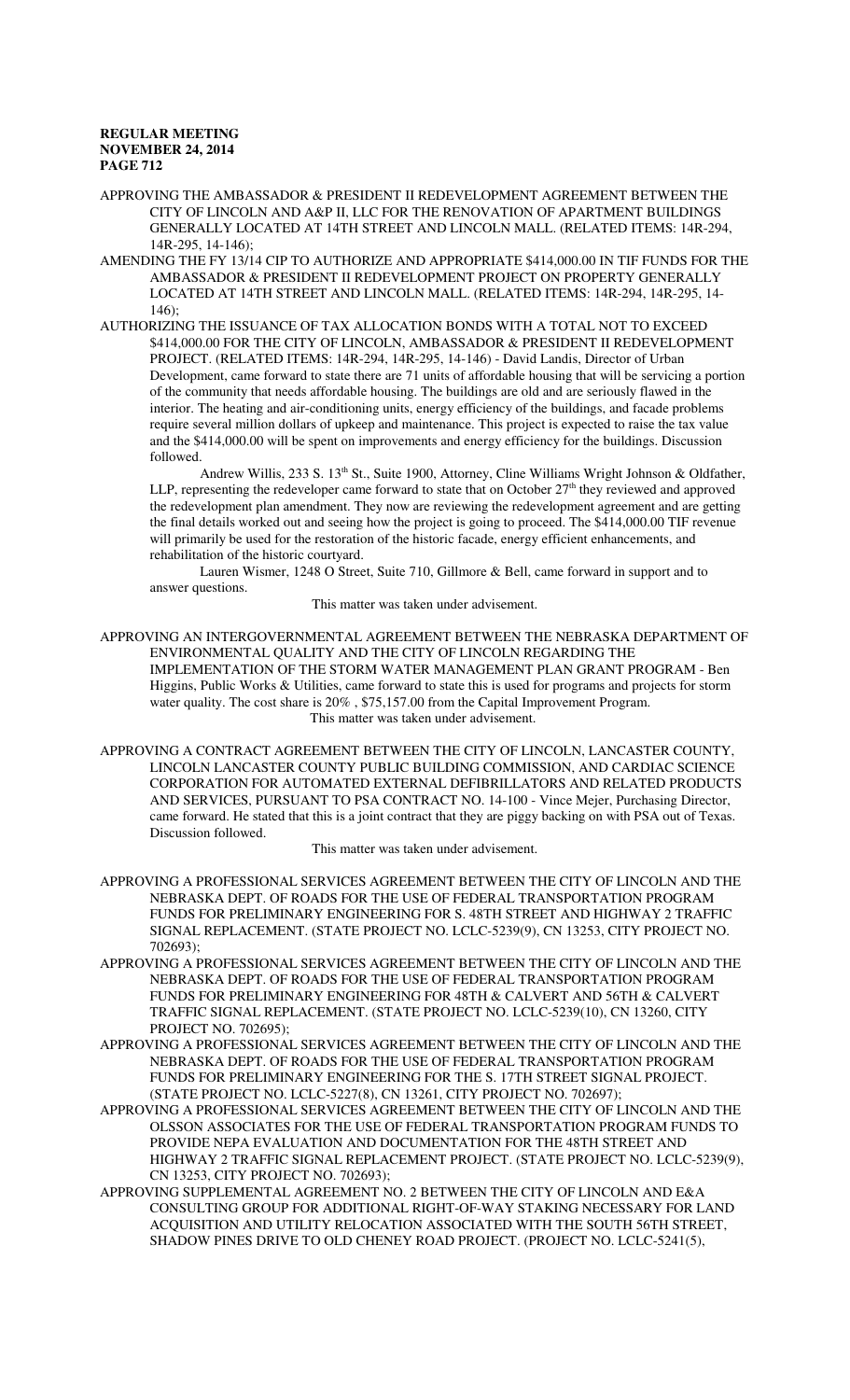CONTROL 13141, CITY PROJECT NO. 701923) - Thomas Shafer, Public Works & Utilities, came forward to state that with the change in the Federal process, any projects that involve federal funds need to come before Council. These are all the agreements that have federal funding and are the projects that are ongoing within our community now.

This matter was taken under advisement.

COMP. PLAN CONFORMANCE 14022 - APPROVING AN AMENDMENT TO THE ANTELOPE VALLEY REDEVELOPMENT PLAN TO ADD THE "23RD & O STREET PROJECT" TO REHABILITATE AND EXPAND AN EXISTING RETAIL BUILDING FOR A HEALTH CLINIC ON APPROXIMATELY TWO ACRES OF PROPERTY GENERALLY LOCATED AT 2301 O STREET AND THE ADJACENT RIGHTS-OF-WAY - Mark Hunzeker, 1248 O St., Suite 600, Attorney, Baylor Evnen Curtiss Grimit, came forward to request this item be placed on pending until December  $8<sup>th</sup>$ . There are details that need to be worked out before they can move forward. Discussion followed.

This matter was taken under advisement.

VACATION 14008 - VACATING SW 31ST STREET FROM THE SOUTH RIGHT-OF-WAY LINE OF WEST DENTON ROAD TO THE NORTH RIGHT-OF-WAY LINE OF WEST COVERED BRIDGE ROAD. (THIS IS A RESOLUTION BECAUSE THE STREET TO BE VACATED IS IN THE CITY'S 3-MILE JURISDICTION REQUIRING APPROVAL & ACTION BY BOTH THE COUNCIL & THE COUNTY BOARD. THUS, NO FUNDS ARE REQUIRED TO BE PAID TO THE CITY.) - Mike Eckert, 8535 Executive Woods Dr., #102, Civil Design Group, Inc., came forward. He stated this is a vacation of a right of way that is within the 3 mile jurisdiction of the City; however, the vacation and monies go to the County so we need both bodies to act on it. Discussion followed.

This matter was taken under advisement.

# **COUNCIL ACTION**

# **REPORTS OF CITY OFFICERS**

APPROVING A CONTRACT AGREEMENT BETWEEN THE CITY OF LINCOLN AND GENERAL FIRE  $\&$ SAFETY EQUIPMENT COMPANY, INC. AND JACOBSEN FIRE EQUIPMENT FOR THE ANNUAL REQUIREMENTS FOR FIRE SUPPRESSION INSPECTION, TESTING AND MAINTENANCE, PURSUANT TO QUOTE NO. 4913, FOR A FOUR YEAR TERM - CLERK read the following resolution, introduced by Roy Christensen, who moved its adoption:<br>A-88647 BE IT RESOLVED by the City Council of the C

BE IT RESOLVED by the City Council of the City of Lincoln, Nebraska:

That the attached Contract Agreement between the City of Lincoln and General Fire & Safety Equipment Company, Inc. and Jacobsen Fire Equipment, for the annual requirements for Fire Suppression Inspection, Testing and Maintenance, pursuant to Quote No. 4913, for a four year term, upon the terms as set forth in said Contract Agreement, is hereby approved and the Mayor is authorized to execute the same on behalf of the City of Lincoln.

Introduced by Roy Christensen

Seconded by Eskridge & carried by the following vote: AYES: Camp, Christensen, Cook, Emery, Eskridge, Fellers, Gaylor Baird; NAYS: None.

REAPPOINTING JON CAMP TO THE DISTRICT ENERGY CORP. FOR A TERM EXPIRING DECEMBER 31, 2016 - CLERK read the following resolution, introduced by Roy Christensen, who moved its adoption:<br>A-88648 BE IT RESOLVED by the City Council of the City of Lincoln, Nebraska: BE IT RESOLVED by the City Council of the City of Lincoln, Nebraska:

That the reappointment of Jon Camp to the District Energy Corp. for a term expiring December 31, 2016 is hereby approved.

Introduced by Roy Christensen

Seconded by Eskridge & carried by the following vote: AYES: Camp, Christensen, Cook, Emery, Eskridge, Fellers, Gaylor Baird; NAYS: None.

REAPPOINTING ELIZABETH KENNEDY-KING AND BENNIE SHOBE TO THE HUMAN RIGHTS COMMISSION FOR TERMS EXPIRING DECEMBER 31, 2017 - CLERK read the following resolution,

introduced by Roy Christensen, who moved its adoption:<br>A-88649 BE IT RESOLVED by the City Council of the C BE IT RESOLVED by the City Council of the City of Lincoln, Nebraska:

That the reappointments of Elizabeth Kennedy-King and Bennie Shobe to the Human Rights Commission for terms expiring December 31, 2017 are hereby approved.

Introduced by Roy Christensen

Seconded by Eskridge & carried by the following vote: AYES: Camp, Christensen, Cook, Emery, Eskridge, Fellers, Gaylor Baird; NAYS: None.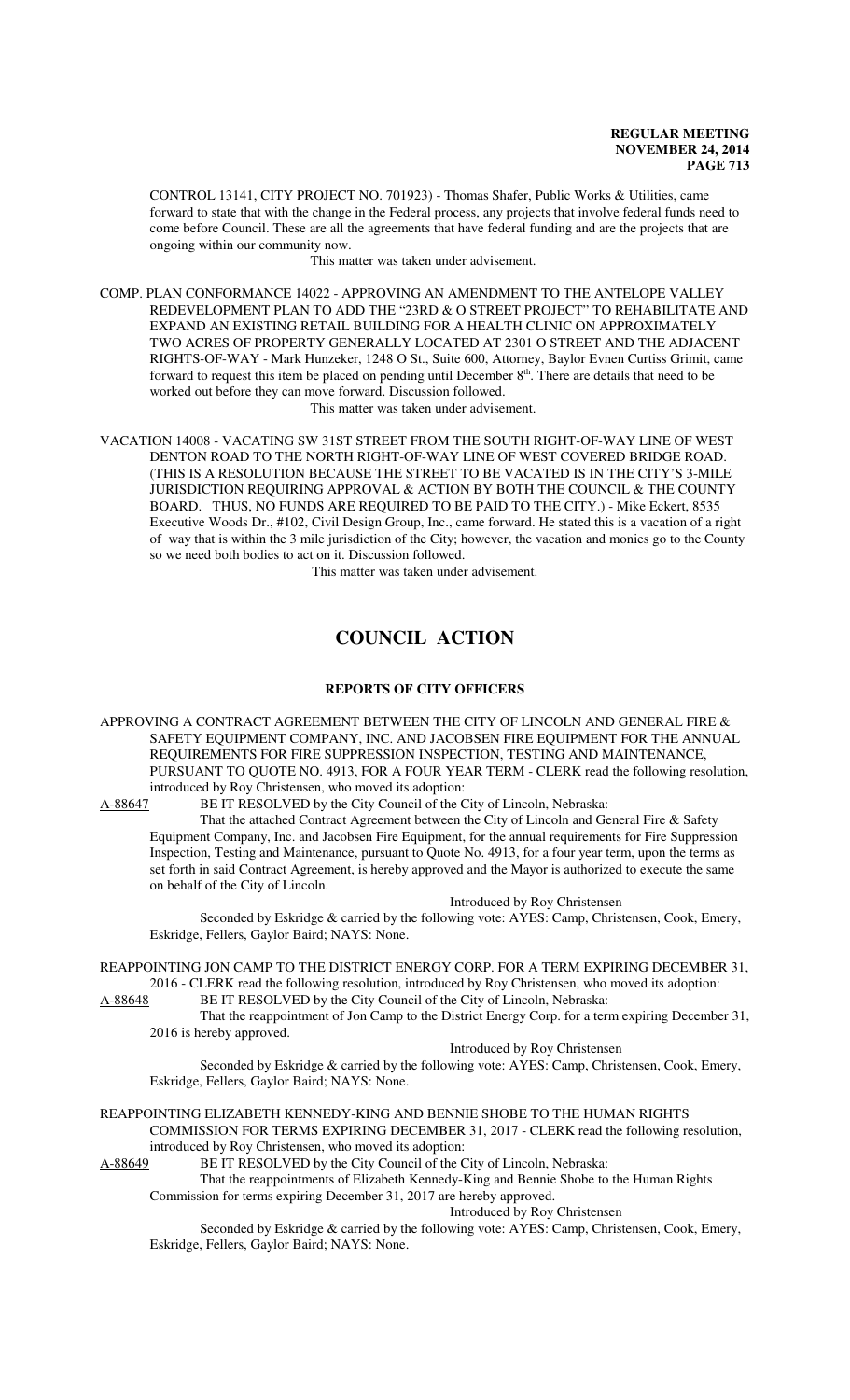APPOINTING MARY SWEENEY TO THE COMMUNITY FORESTRY ADVISORY BOARD FOR A TERM EXPIRING AUGUST 17, 2016 - CLERK read the following resolution, introduced by Roy Christensen, who moved its adoption:

A-88650 BE IT RESOLVED by the City Council of the City of Lincoln, Nebraska:

That the appointment of Mary Sweeney to the Community Forestry Advisory Board for a term expiring August 17, 2016 is hereby approved.

Introduced by Roy Christensen

Seconded by Eskridge & carried by the following vote: AYES: Camp, Christensen, Cook, Emery, Eskridge, Fellers, Gaylor Baird; NAYS: None.

APPROVING A CONTRACT AGREEMENT BETWEEN THE CITY OF LINCOLN AND ALAMAR UNIFORMS FOR THE ANNUAL REQUIREMENTS FOR POLICE CLOTHING, PURSUANT TO BID NO. 14-245, FOR A TWO YEAR TERM WITH THE OPTION TO RENEW FOR ONE ADDITIONAL TWO YEAR TERM - CLERK read the following resolution, introduced by Roy Christensen, who moved its adoption:

A-88651 BE IT RESOLVED by the City Council of the City of Lincoln, Nebraska:

That the attached Contract Agreement between the City of Lincoln and Alamar Uniforms, for the annual requirements for Police Clothing, pursuant to Bid No. 14-245, for a two year term with the option to renew for one additional two year term, upon the terms as set forth in said Contract Agreement, is hereby approved and the Mayor is authorized to execute the same on behalf of the City of Lincoln.

Introduced by Roy Christensen

Seconded by Eskridge & carried by the following vote: AYES: Camp, Christensen, Cook, Emery, Eskridge, Fellers, Gaylor Baird; NAYS: None.

RESOLUTION APPROVING THE DISTRIBUTION OF FUNDS REPRESENTING INTEREST EARNINGS ON SHORT-TERM INVESTMENTS OF IDLE FUNDS DURING THE MONTH ENDED SEPTEMBER 30, 2014 - CLERK read the following resolution, introduced by Jonathan Cook, who moved its adoption:<br>A-88652 BE IT RESOLVED by the City Council of the City of Lincoln, Nebraska:

BE IT RESOLVED by the City Council of the City of Lincoln, Nebraska: That during the month ended September 30, 2014 \$112,809.16 was earned from the investments of

"IDLE FUNDS". The same is hereby distributed to the various funds on a pro-rata basis using the balance of each fund and allocating a portion of the interest on the ratio that such balance bears to the total of all fund balances.

Introduced by Jonathan Cook

Seconded by Fellers & carried by the following vote: AYES: Camp, Christensen, Cook, Emery, Eskridge, Fellers, Gaylor Baird; NAYS: None.

ASSESSMENT RESOLUTION FOR DOWNTOWN CORE BUSINESS IMPROVEMENT DISTRICT OVERLAY FOR BOARD OF EQUALIZATION TO BE HELD MONDAY, DECEMBER 8, 2014, AT 3:00 P.M. - CLERK read the following resolution, introduced by Jonathan Cook, who moved its adoption:<br>A-88653 BE IT RESOLVED by the City Council of the City of Lincoln, Nebraska: BE IT RESOLVED by the City Council of the City of Lincoln, Nebraska:

That the cost of providing for the development of public activities and the promotion of public events in the Core Business Improvement District Overlay including management and promotion and advocacy of retail trade activities or other promotional activities in the district area; enhancement of the enforcement of parking regulations and the provision of security within the district area; the improvement of parking availability; the provision of physical improvements for decoration and security purposes; the maintenance, repair, and reconstruction of improvements of other facilities authorized by the Business Improvement District Act not otherwise subject to maintenance, repair, or reconstruction under or within another business improvement district; any other projects or undertakings for the benefit of the public facilities in the district area; the employment of or contracting for personnel, including administrators, to provide for any service as may be necessary or proper to carry out the purposes of the Business Improvements District Act and cost incidental thereto, be and the same is hereby assessed upon the property in said district described in the proposed Distribution of Assessment attached to this resolution, marked "Proposed Distribution of Assessment of the Core Business Improvement District Overlay", and made a part hereof; that the cost of said public activities and promotion of public events is the sum of \$157,524.71; that the property set forth in the proposed Distribution of Assessment is specially benefitted by such activities and improvement; that each piece and parcel of property described is specially benefitted in the amount set forth therein, and no property is taxed more than the special benefits accruing thereto by reason of said activities and improvements; that the cost of said activities and improvements is hereby apportioned and assessed upon the several pieces and parcels of property in said district in the manner and amount set forth in the proposed Distribution of Assessment of the Core Business Improvement District Overlay.

BE IT FURTHER RESOLVED that the City Clerk be and is hereby directed to record this resolution in the minutes of the City Council with the vote thereon by yeas and nays.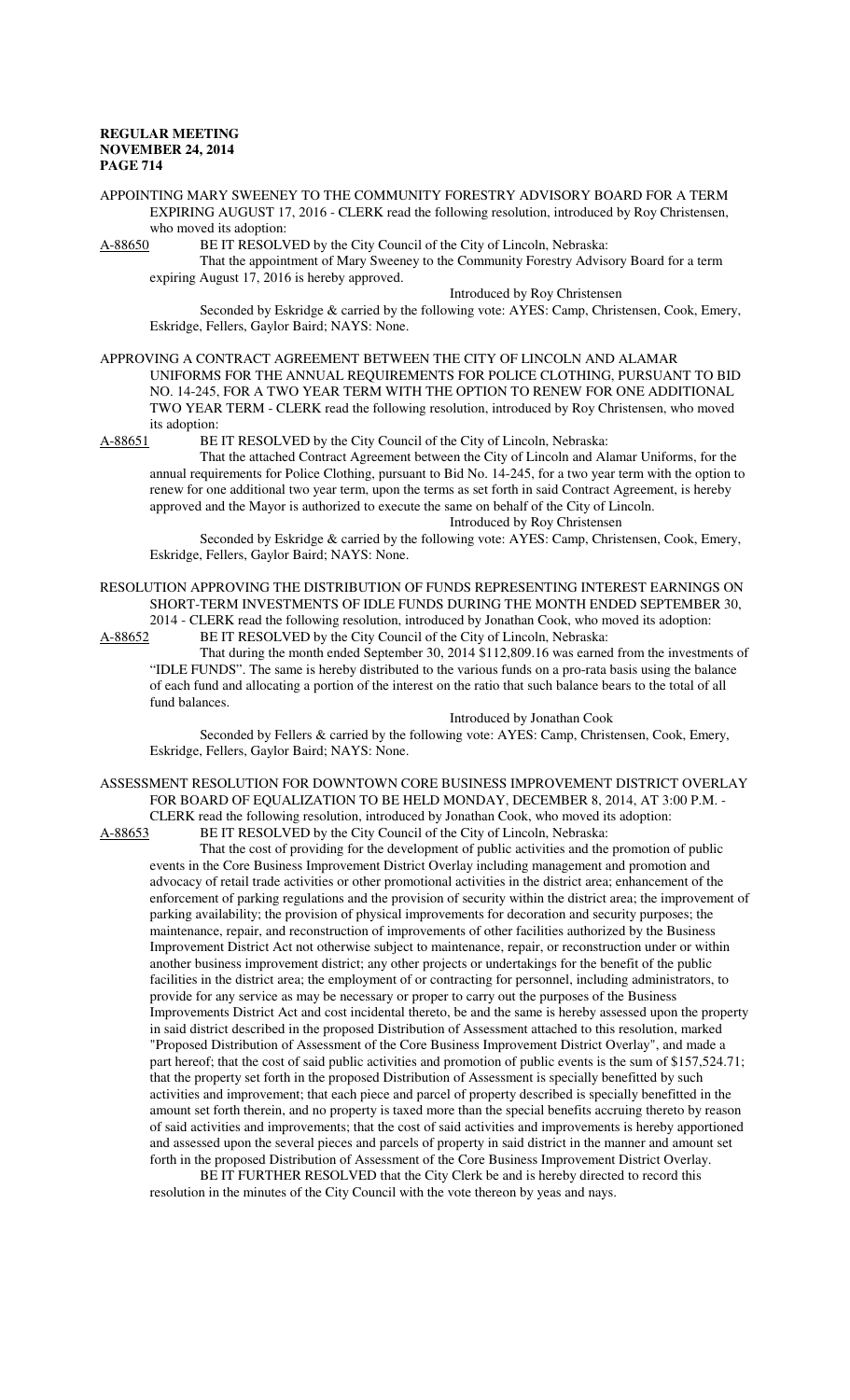AND BE IT FURTHER RESOLVED that the City Council sit as Board of Equalization for the purpose of equalizing said assessments on the  $\frac{8th}{\text{day of}}$  day of December 2014, at  $\frac{3}{\text{pm}}$ , and on the  $\frac{3}{\text{day of}}$  day of  $\frac{8th}{\text{day}}$ , 2014, at  $\frac{3}{\text{day}}$ 2014, at  $\frac{3}{2}$  p.m., and on the day of  $\frac{3}{2}$ , 2014, at  $\frac{1}{2}$ , 2014, at  $\frac{1}{2}$ , 2014, at  $\frac{1}{2}$ ,  $\frac{1}{2}$ ,  $\frac{1}{2}$ with adjournments from day to day until the work of equalizing said assessments shall be completed. Introduced by Jonathan Cook

Seconded by Fellers & carried by the following vote: AYES: Camp, Christensen, Cook, Emery, Eskridge, Fellers, Gaylor Baird; NAYS: None.

#### ASSESSMENT RESOLUTION FOR DOWNTOWN MAINTENANCE IMPROVEMENT DISTRICT FOR BOARD OF EQUALIZATION TO BE HELD MONDAY, DECEMBER 8, 2014, AT 3:00 P.M. - CLERK read the following resolution, introduced by Jonathan Cook, who moved its adoption:

A-88654 BE IT RESOLVED by the City Council of the City of Lincoln, Nebraska:

That the cost of providing for the development of public activities and the promotion of public events in the Downtown Maintenance Improvement District including management and promotion and advocacy of retail trade activities or other promotional activities in the district area; enhancement of the enforcement of parking regulations and the provision of security within the district area; the improvement of parking availability; the provision of physical improvements for decoration and security purposes; the maintenance, repair, and reconstruction of improvements of other facilities authorized by the Business Improvement District Act not otherwise subject to maintenance, repair, or reconstruction under or within another business improvement district; any other projects or undertakings for the benefit of the public facilities in the district area; the employment of or contracting for personnel, including administrators, to provide for any service as may be necessary or proper to carry out the purposes of the Business Improvements District Act and cost incidental thereto, be and the same is hereby assessed upon the property in said district described in the proposed Distribution of Assessment attached to this resolution, marked "Proposed Distribution of Assessment of the Downtown Maintenance Improvement District", and made a part hereof; that the cost of said public activities and promotion of public events is the sum of \$235,599.00 that the property set forth in the proposed Distribution of Assessment is specially benefited by such activities and improvement; that each piece and parcel of property described is specially benefited in the amount set forth therein, and no property is taxed more than the special benefits accruing thereto by reason of said activities and improvements; that the cost of said activities and improvements is hereby apportioned and assessed upon the several pieces and parcels of property in said district in the manner and amount set forth in the proposed Distribution of Assessment of the Downtown Maintenance Improvement District.

BE IT FURTHER RESOLVED that the City Clerk be and is hereby directed to record this resolution in the minutes of the City Council with the vote thereon by yeas and nays.

AND BE IT FURTHER RESOLVED that the City Council sit as Board of Equalization for the purpose of equalizing said assessments on the <u>8th</u> day of <u>December</u><br>2014, at 3 p.m., and on the day of day of 3014, at 2014, at  $\frac{3}{20}$  p.m., and on the m., with adjournments from day to day until the work of equalizing said assessments shall be completed. Introduced by Jonathan Cook

Seconded by Fellers & carried by the following vote: AYES: Camp, Christensen, Cook, Emery, Eskridge, Fellers, Gaylor Baird; NAYS: None.

#### ASSESSMENT RESOLUTION FOR DOWNTOWN BUSINESS IMPROVEMENT DISTRICT FOR BOARD OF EQUALIZATION TO BE HELD MONDAY, DECEMBER 8, 2014, AT 3:00 P.M. - CLERK read the following resolution, introduced by Jonathan Cook, who moved its adoption:

A-88655 BE IT RESOLVED by the City Council of the City of Lincoln, Nebraska:

That the cost of providing for the development of public activities and the promotion of public events in the Downtown Business Improvement District including management and promotion and advocacy of retail trade activities or other promotional activities in the district area; enhancement of the enforcement of parking regulations and the provision of security within the district area; the improvement of parking availability; the provision of physical improvements for decoration and security purposes; the maintenance, repair, and reconstruction of improvements of other facilities authorized by the Business Improvement District Act not otherwise subject to maintenance, repair, or reconstruction under or within another business improvement district; any other projects or undertakings for the benefit of the public facilities in the district area; the employment of or contracting for personnel, including administrators, to provide for any service as may be necessary or proper to carry out the purposes of the Business Improvements District Act and cost incidental thereto, be and the same is hereby assessed upon the property in said district described in the proposed Distribution of Assessment attached to this resolution, marked "Proposed Distribution of Assessment of the Downtown Business Improvement District", and made a part hereof; that the cost of said public activities and promotion of public events is the sum of \$334,625.28; that the property set forth in the proposed Distribution of Assessment is specially benefitted by such activities and improvement; that each piece and parcel of property described is specially benefitted in the amount set forth therein, and no property is taxed more than the special benefits accruing thereto by reason of said activities and improvements; that the cost of said activities and improvements is hereby apportioned and assessed upon the several pieces and parcels of property in said district in the manner and amount set forth in the proposed Distribution of Assessment of the Downtown Business Improvement District.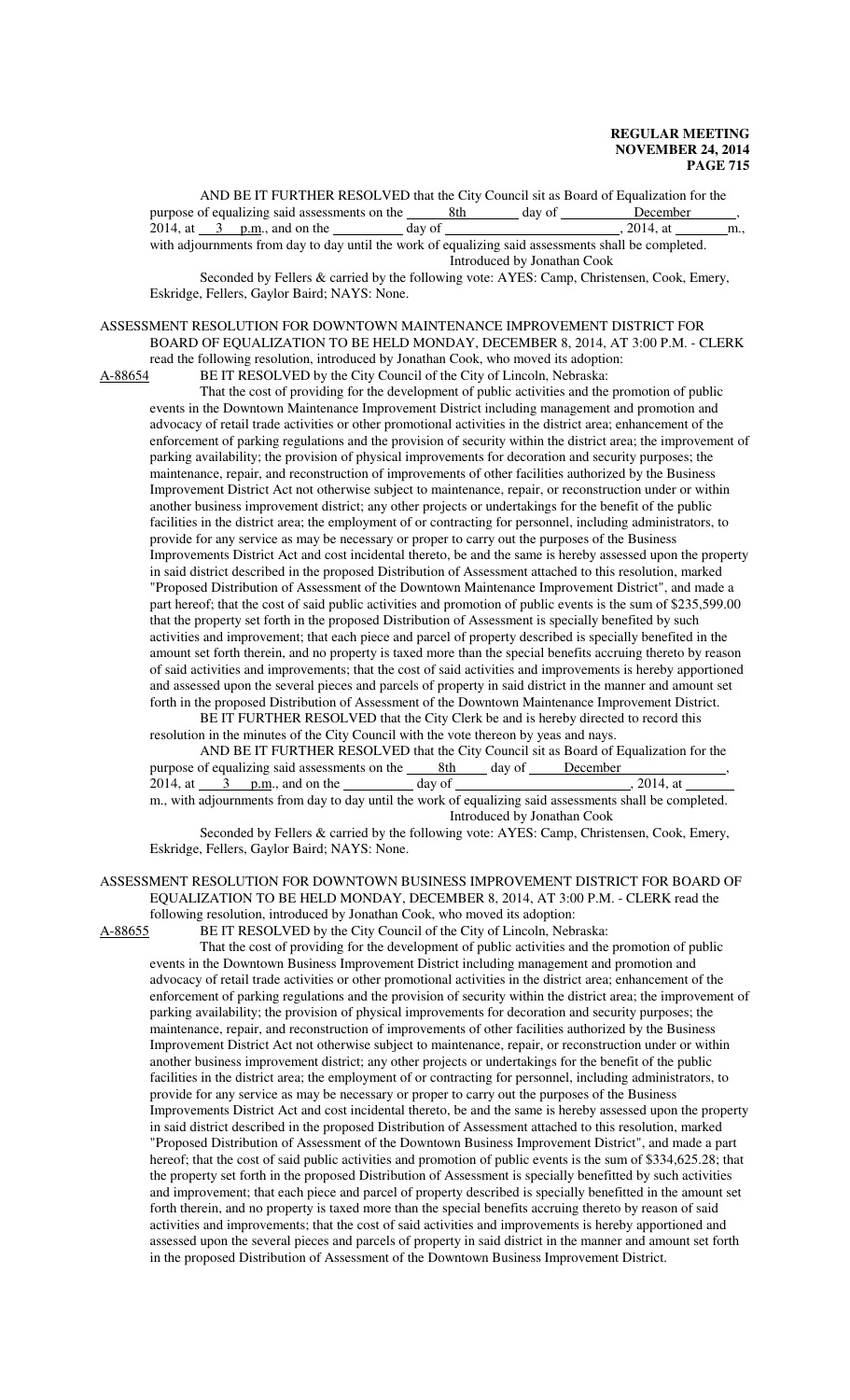BE IT FURTHER RESOLVED that the City Clerk be and is hereby directed to record this resolution in the minutes of the City Council with the vote thereon by yeas and nays.

AND BE IT FURTHER RESOLVED that the City Council sit as Board of Equalization for the of equalizing said assessments on the  $\underline{8th}$  day of December , 2014, at  $\underline{3}$  p.m., and purpose of equalizing said assessments on the <u>8th</u> day of December on the day of day of  $\frac{1}{2014}$ , at m., with adjournments from day to day until the work of equalizing said assessments shall be completed.

#### Introduced by Jonathan Cook

Seconded by Fellers & carried by the following vote: AYES: Camp, Christensen, Cook, Emery, Eskridge, Fellers, Gaylor Baird; NAYS: None.

# ASSESSMENT RESOLUTION FOR WEST HAYMARKET/DOWNTOWN CORE IMPROVEMENT DISTRICT FOR BOARD OF EQUALIZATION TO BE HELD MONDAY, DECEMBER 8, 2014, AT 3:00 P.M. -

CLERK read the following resolution, introduced by Jonathan Cook, who moved its adoption: A-88656 BE IT RESOLVED by the City Council of the City of Lincoln, Nebraska:

That the cost of providing for the Core Management Work pursuant to Ordinance No. 19983 in the West Haymarket/Downtown Core Management Business Improvement District including:

- a. Planning and feasibility studies for civic projects and improvements, including projects identified in the 2005 Downtown Master Plan (including the 2012 Downtown Master Plan Update) that are located within the District;
- b. Capital costs of holiday decorations;
- c. Banners, lighting and other signage to create a core district identity;
- d. Enhanced maintenance and landscaping services;
- e. Cosmetic capital improvements, including streetscape design plans, landscaping, lighting and sidewalk improvements;
- f. Public art;
- g. Tourism and visitor information services and promotions that benefit downtown hotels and the hospitality segment;
- h. Retail promotions to support shopping activity;
- i. Event management support and seed funds for new special events;
- j. Street furniture, including kiosks and benches;
- k. Other promotions and improvements within the West Haymarket/Downtown Core BID; and
- l. Staff support to support promotions and improvements within the West Haymarket/Downtown Core BID.

be and the same is hereby assessed upon the property in said district described in the proposed Distribution of Assessment attached to this resolution, marked "Proposed Distribution of Assessment of the West Haymarket/Downtown Core Management Business Improvement District," and made a part hereof; that the cost of said public activities and promotion of public events is the sum of \$27,992.41; that the property set forth in the proposed Distribution of Assessment is specially benefitted by such activities and promotions; that each piece and parcel of property described is specially benefitted in the amount set forth therein, and no property is taxed more than the special benefits accruing thereto by reason of said activities and promotions; that the cost of said activities and promotions is hereby apportioned and assessed upon the several pieces and parcels of property in said district in the manner and amount set forth in the proposed Distribution of Assessment of the West Haymarket/Downtown Core Management Business Improvement District.

BE IT FURTHER RESOLVED that the City Clerk be and is hereby directed to record this resolution in the minutes of the City Council with the vote thereon by yeas and nays.

AND BE IT FURTHER RESOLVED that the City Council sit as Board of Equalization for the purpose of equalizing said assessments on the 8th day of December , 2014, at 3 p.m., and on the day of  $\overline{\phantom{a}}$ , 2014, at  $\overline{\phantom{a}}$ , with adjournments from day to day until the work of equalizing said assessments shall be completed.

Introduced by Jonathan Cook

Seconded by Fellers & carried by the following vote: AYES: Camp, Christensen, Cook, Emery, Eskridge, Fellers, Gaylor Baird; NAYS: None.

ASSESSMENT RESOLUTION FOR WEST HAYMARKET/DOWNTOWN MAINTENANCE IMPROVEMENT DISTRICT FOR BOARD OF EQUALIZATION TO BE HELD MONDAY, DECEMBER 8, 2014, AT 3:00 P.M. - CLERK read the following resolution, introduced by Jonathan Cook, who moved its adoption:<br>A-88657 BE IT RESOLVED by the City Council of the City of Lincoln, Nebraska: BE IT RESOLVED by the City Council of the City of Lincoln, Nebraska:

That the cost of providing for the Maintenance Work pursuant to Ordinance No. 19981 in the West Haymarket/Downtown Maintenance Business Improvement District including:

- a. Litter pick up from the sidewalks, planting areas, and beautification areas within the public right-of-way;
- b. Care and maintenance of all ornamental/small trees, shrubbery, and other plantings, but not including major street trees, which maintenance shall include watering, fertilizing, weeding, pruning, spraying, and removal and replacement of dead plantings;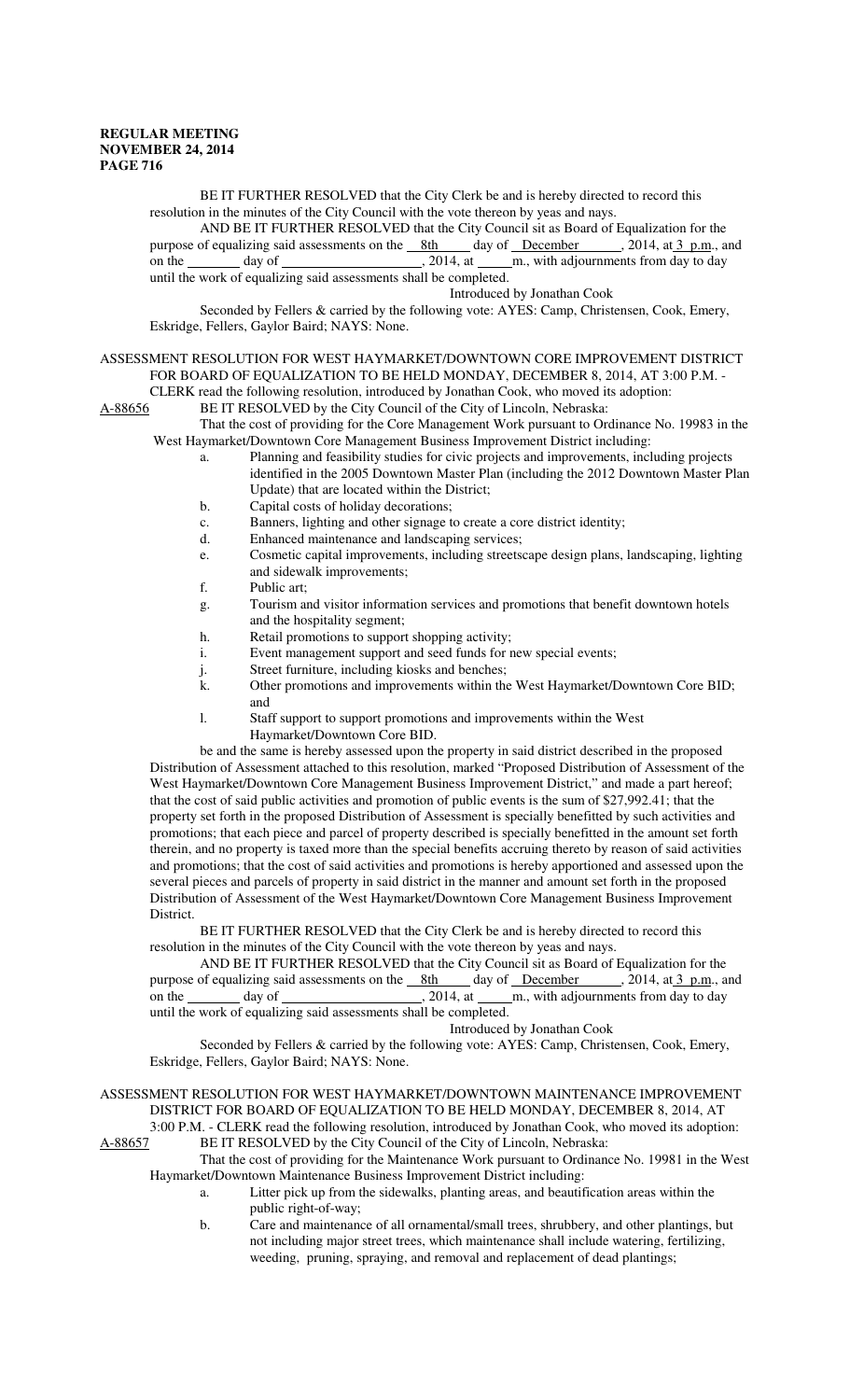- c. Maintenance of public sidewalks, which maintenance shall include periodic cleaning and sweeping of sidewalks to remove litter, dirt, liquid spills, food residue, and stains and bird droppings [such cleaning shall be by washing down where water is available]; and
- d. Snow removal from sidewalks located at intersections and handicapped ramps in high traffic areas,

be and the same is hereby assessed upon the property in said district described in the proposed Distribution of Assessment attached to this resolution, marked "Proposed Distribution of Assessment of the West Haymarket/Downtown Maintenance Business Improvement District", and made a part hereof; that the cost of said maintenance activities is the sum of \$32,507.00 that the property set forth in the proposed Distribution of Assessment is specially benefitted by such activities and improvement; that each piece and parcel of property described is specially benefitted in the amount set forth therein, and no property is taxed more than the special benefits accruing thereto by reason of said activities and improvements; that the cost of said activities and improvements is hereby apportioned and assessed upon the several pieces and parcels of property in said district in the manner and amount set forth in the proposed Distribution of Assessment of the West

BE IT FURTHER RESOLVED that the City Clerk be and is hereby directed to record this resolution in the minutes of the City Council with the vote thereon by yeas and nays.

AND BE IT FURTHER RESOLVED that the City Council sit as Board of Equalization for the purpose of equalizing said assessments on the <u>8th day of December</u> , 2014, at 3 p.m., and on the day of day until the discussion day of  $\frac{8t}{100}$ , 2014, at <u>m</u>., with adjournments from day to day until the the day of day of  $\frac{1}{2014}$ , at m., with adjournments from day to day until the work of equalizing said assessments shall be completed.

Introduced by Jonathan Cook

Seconded by Fellers & carried by the following vote: AYES: Camp, Christensen, Cook, Emery, Eskridge, Fellers, Gaylor Baird; NAYS: None.

#### ASSESSMENT RESOLUTION FOR WEST HAYMARKET/DOWNTOWN MANAGEMENT BUSINESS

IMPROVEMENT DISTRICT FOR BOARD OF EQUALIZATION TO BE HELD MONDAY, DECEMBER 8, 2014, AT 3:00 P.M. - CLERK read the following resolution, introduced by Jonathan Cook, who moved its adoption:

A-88658 BE IT RESOLVED by the City Council of the City of Lincoln, Nebraska:

That the cost of providing for the Management Work pursuant to Ordinance No. 19982 in the West Haymarket/Downtown Management Business Improvement District including:

- a. Economic development activities to improve the business climate of downtown with the goal of attracting and retaining businesses, jobs, and investment;
- b. Parking and transportation initiatives to make it easier for customers, employees and visitors to park in and get around the downtown;
- c. Supporting communications and advocacy efforts by the Downtown Lincoln Association to champion downtown interests and involve property owners, businesses and residents in crafting pro-active solutions to issues that affect West Haymarket/Downtown Management BID Boundary Area; and
- d. Supporting Downtown Lincoln Association professional staff that delivers programs and advocates on behalf of the West Haymarket/Downtown Management BID. Assist West Haymarket/Downtown Management BID property owners to project a unified voice and elevate their influence in policies and issues that affect the West Haymarket/Downtown Management BID business district. Funds are allocated to office and support services such as bookkeeping, office rent, insurance, office equipment and professional development and training for the staff and Downtown Lincoln Association board,

be and the same is hereby assessed upon the property in said district described in the proposed Distribution of Assessment attached to this resolution, marked "Proposed Distribution of Assessment of the West Haymarket/Downtown Management Business Improvement District," and made a part hereof; that the cost of said public activities is the sum of \$24,934.63; that the property set forth in the proposed Distribution of Assessment is specially benefitted by such activities; that each piece and parcel of property described is specially benefitted in the amount set forth therein, and no property is taxed more than the special benefits accruing thereto by reason of said activities; that the cost of said activities is hereby apportioned and assessed upon the several pieces and parcels of property in said district in the manner and amount set forth in the proposed Distribution of Assessment of the West Haymarket/Downtown Management Business Improvement District.

BE IT FURTHER RESOLVED that the City Clerk be and is hereby directed to record this resolution in the minutes of the City Council with the vote thereon by yeas and nays.

AND BE IT FURTHER RESOLVED that the City Council sit as Board of Equalization for the purpose of equalizing said assessments on the 8th day of December , 2014, at 3 p.m., and on the day of  $\frac{1}{2014}$ , at m., with adjournments from day to day until the work of equalizing said assessments shall be completed.

#### Introduced by Jonathan Cook

Seconded by Fellers & carried by the following vote: AYES: Camp, Christensen, Cook, Emery, Eskridge, Fellers, Gaylor Baird; NAYS: None.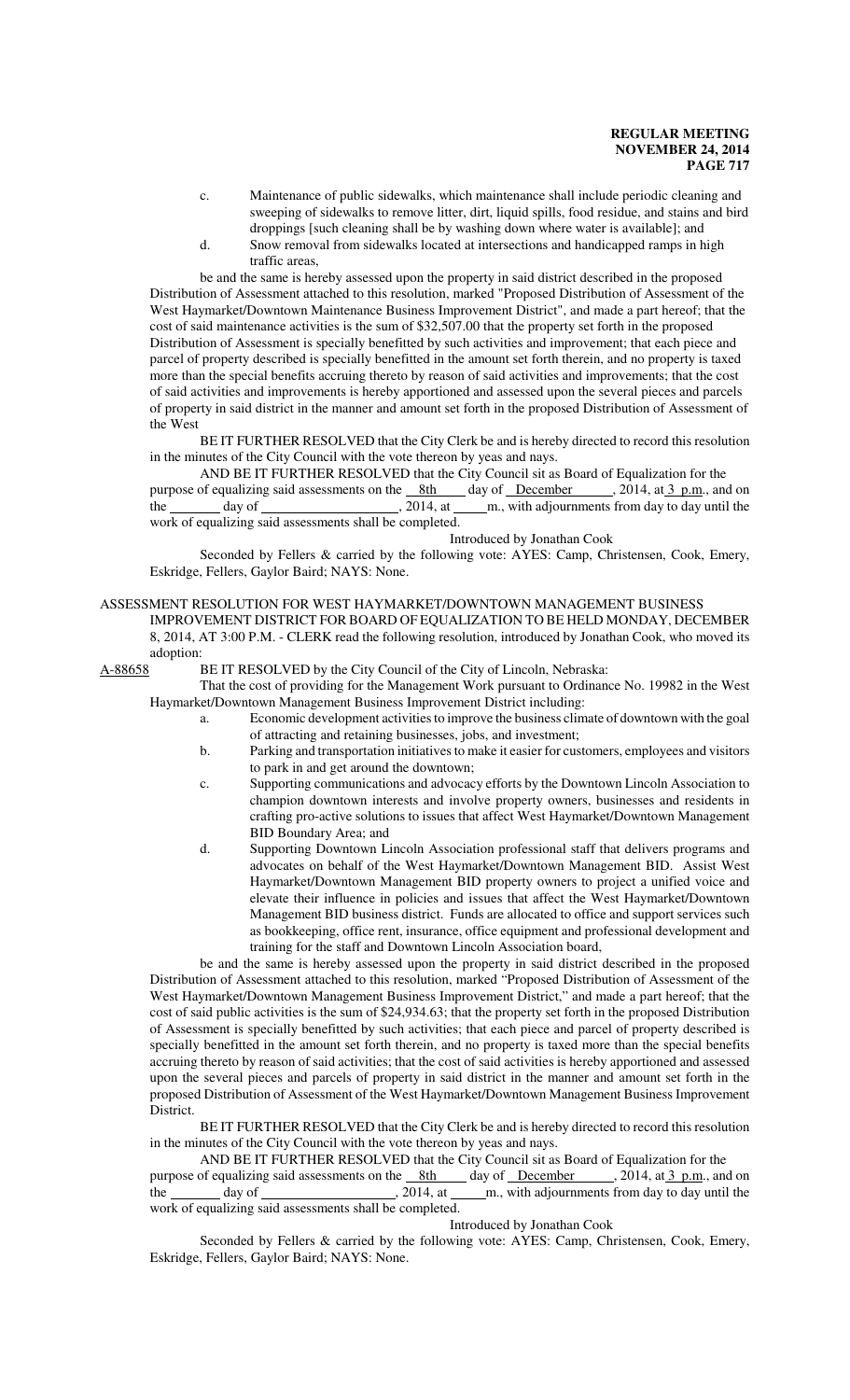AFFIDAVIT OF MAILING FOR THE ASSESSMENT OF WEED ABATEMENT BY THE COUNTY WEED CONTROL AUTHORITY FOR THE CALENDAR YEAR JANUARY 1, 2014 THROUGH DECEMBER 31, 2014 - CLERK presented said report which was placed on file in the Office of the City Clerk.

# **PETITIONS & COMMUNICATIONS**

SETTING THE HEARING DATE OF MONDAY, DECEMBER 15, 2013 AT 5:30 P.M. FOR THE APPLICATION OF BIG RED TACO'S LLC DBA FUZZY'S TACO SHOP FOR A CLASS C LIQUOR LICENSE AT 1442 O STREET - CLERK read the following resolution, introduced by Jonathan Cook, who moved its adoption: A-88659 BE IT RESOLVED by the City Council, of the City of Lincoln, that a hearing date is hereby set for

Monday, December 15, 2014 at 5:30 p.m. or as soon thereafter as possible in the City Council Chambers, County-City Building, 555 S. 10th St., Lincoln, NE for the application of Big Red Taco's LLC dba Fuzzy's Taco Shop for a Class C Liquor License at 1442 O Street.

If the Police Dept. is unable to complete the investigation by said time, a new hearing date will be set. Introduced by Jonathan Cook

Seconded by Fellers & carried by the following vote: AYES: Camp, Christensen, Cook, Emery, Eskridge, Fellers, Gaylor Baird; NAYS: None.

- SETTING THE HEARING DATE OF MONDAY, DECEMBER 15, 2013 AT 5:30 P.M. FOR THE APPLICATION OF COPAL INC DBA COPAL FOR A CLASS I LIQUOR LICENSE AT 4747 PIONEERS BLVD. - CLERK read the following resolution, introduced by Jonathan Cook, who moved its adoption:
- A-88660 BE IT RESOLVED by the City Council, of the City of Lincoln, that a hearing date is hereby set for Monday, December 15, 2014 at 5:30 p.m. or as soon thereafter as possible in the City Council Chambers, County-City Building, 555 S. 10th St., Lincoln, NE for the application of Copal Inc. dba Copal for a Class I Liquor License at 4747 Pioneers Blvd.

If the Police Dept. is unable to complete the investigation by said time, a new hearing date will be set. Introduced by Jonathan Cook

Seconded by Fellers & carried by the following vote: AYES: Camp, Christensen, Cook, Emery, Esridge, Fellers, Gaylor Baird; NAYS: None.

- SETTING THE HEARING DATE OF MONDAY, DECEMBER 15, 2014 AT 5:30 P.M. ON THE APPLICATION OF PARKER'S RIB RANCH INC. DBA PARKER'S SMOKEHOUSE FOR A CLASS CK LIQUOR LICENSE AT 8341 O STREET - CLERK read the following resolution, introduced by Jonathan Cook, who moved its adoption:
- A-88661 BE IT RESOLVED by the City Council, of the City of Lincoln, that a hearing date is hereby set for Monday, December 15, 2014 at 5:30 p.m. or as soon thereafter as possible in the City Council Chambers, County-City Building, 555 S. 10th St., Lincoln, NE for the application of Parker's Rib Ranch Inc. dba Parker's Smokehouse for a Class CK Liquor License at 8341 O Street.

If the Police Dept. is unable to complete the investigation by said time, a new hearing date will be set. Introduced by Jonathan Cook

Seconded by Fellers & carried by the following vote: AYES: Camp, Christensen, Cook, Emery, Eskridge, Fellers, Gaylor Baird; NAYS: None.

## PLACED ON FILE IN THE OFFICE OF THE CITY CLERK:

Administrative Amendment No. 14079 to Special Permit No. 11F, South Pointe Pavilions, approved by the Planning Director on November 12, 2014 requested by Olsson Associates to reduce the floor area from 6,900 to 4,815 square feet and to reduce the number of parking stalls from 116 to 103 on Lot 14 on property generally located at S. 27th Street and Pine Lake Road.

### **LIQUOR RESOLUTIONS**

- Manager application of Christeen M. Jackson for HCF Taco Co. #1 dba Fuzzy's Taco Shop at 1442 O Street. (11/17/14 - P.H. & Action delayed for one week to 11/24/14) - CLERK read the following resolution, introduced by Jon A. Camp, who moved its adoption for approval:
- A-88662 WHEREAS, HCF Taco Co. #1 dba Fuzzy's Taco Shop located at 1442 O Street, Lincoln, Nebraska has been approved for a Retail Class "I" liquor license, and now requests that Christeen M. Jackson be named manager;

WHEREAS, Christeen M. Jackson appears to be a fit and proper person to manage said business. NOW, THEREFORE, BE IT RESOLVED by the City Council of the City of Lincoln, Nebraska: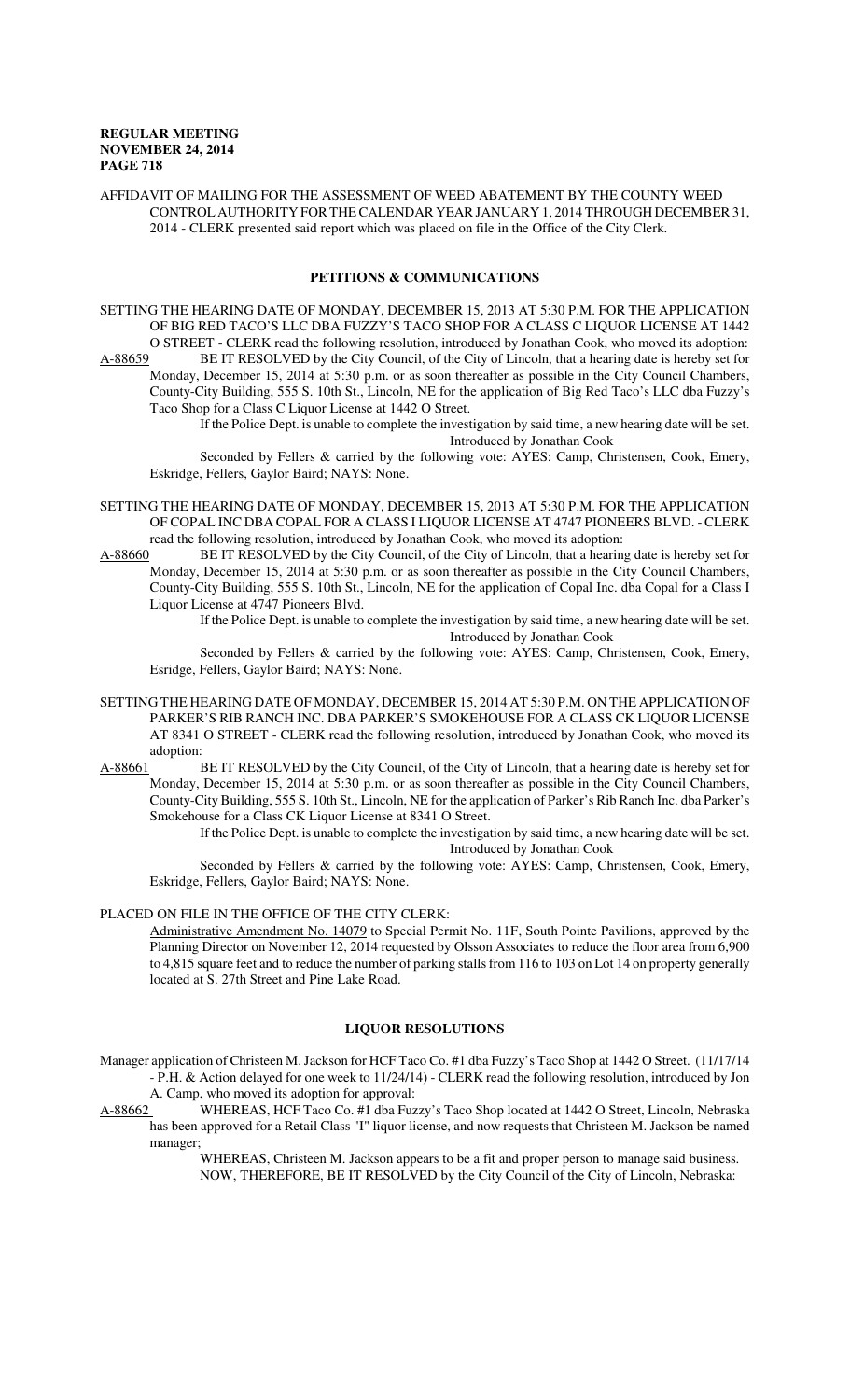That after hearing duly had as required by law, consideration of the facts of this application, the Nebraska Liquor Control Act, and the pertinent City ordinances, the City Council recommends that Christeen M. Jackson be approved as manager of this business for said licensee be approved with the condition that Applicant must successfully complete the responsible beverage server training course required by Section 5.04.035 of the Lincoln Municipal Code within 30 days of approval of this resolution.

The City Clerk is directed to transmit a copy of this resolution to the Nebraska Liquor Control Commission.

Introduced by Jon A. Camp

Seconded by Christensen & carried by the following vote: AYES: Camp, Christensen, Cook, Emery, Eskridge, Fellers, Gaylor Baird; NAYS: None.

# **ORDINANCES - 2ND READING & RELATED RESOLUTIONS (as required)**

- APPROVING (1) AMENDMENTS TO LEASE ARRANGEMENTS RELATED TO LINCOLN-LANCASTER COUNTY PUBLIC BUILDING COMMISSION FACILITIES AMONG THE CITY OF LINCOLN, LANCASTER COUNTY, AND THE LINCOLN-LANCASTER COUNTY BUILDING COMMISSION; AND (2) THE ISSUANCE OF THE BUILDING COMMISSION'S TAX SUPPORTED LEASE RENTAL REVENUE REFUNDING BONDS TO REFUND ITS TAX-SUPPORTED LEASE RENTAL BONDS, SERIES 2004, AND ITS TAX-SUPPORTED LEASE RENTAL REVENUE BONDS, SERIES 2005 - CLERK read an ordinance, introduced by Roy Christensen, Authorizing and Providing for the Issuance of City of Lincoln, Nebraska Tax Allocation Bonds, Notes or Other Obligations, in One or More Taxable or Tax-exempt Series, in an Aggregate Principal Amount Not to Exceed \$414,000 for the Purpose of (1) Paying the Costs of Acquiring, Purchasing, Constructing, Reconstructing, Improving, Extending, Rehabilitating, Installing, Equipping, Furnishing And Completing Certain Improvements Within the City's President and Ambassador Ii Redevelopment Project Area, Including Acquiring Any Real Estate And/or Interests in Real Estate in Connection Therewith, and (2) Paying the Costs of Issuance Thereof; Prescribing the Form and Certain Details Of the Bonds, Notes or Other Obligations; Pledging CertainTax Revenue and Other Revenue to the Payment of the Principal of and Interest on the Bonds, Notes or Other Obligations as the Same Become Due; Limiting Payment of the Bonds, Notes or Other Obligations to Such Tax Revenues; Creating and Establishing Funds and Accounts; Delegating, Authorizing and Directing the Finance Director to Exercise His Independent Discretion and Judgment in Determining and Finalizing Certain Terms and Provisions of the Bonds, NotesOr Other Obligations Not Specified Herein; Taking Other Actions and Making Other Covenants and Agreements in Connection with the Foregoing; and Related Matters, the second time.
- TEXT AMENDMENT NO. 14010 AMENDING CHAPTER 26.23 OF THE LINCOLN MUNICIPAL CODE, DEVELOPMENT STANDARDS, BY AMENDING SECTION 26.23.040 RELATING TO WIDTHS OF RIGHT OF WAYS TO INCREASE THE WIDTH OF PEDESTRIAN WAY EASEMENTS FROM 5 FEET TO 15 FEET; AMENDING SECTION 26.23.125 TO SET FORTH LOCATION AND WIDTH REQUIREMENTS OF PEDESTRIAN WAY EASEMENTS; AMENDING SECTION 26.23.130 RELATING TO BLOCK SIZES TO ADD PROVISIONS RELATING TO THE MEASUREMENT OF BLOCK LENGTHS; AND AMENDING SECTION 26.23.140 RELATING TO LOTS TO DELETE WIDTH REQUIREMENTS FOR RESIDENTIAL LOTS SERVIENT AND ADJACENT TO PEDESTRIAN WAY EASEMENTS. (RELATED ITEMS: 14-144, 14-145) - CLERK read an ordinance, introduced by Roy Christensen, amending Chapter 26.23 of the Lincoln Municipal Code, Development Standards, by amending Section 26.23.040 relating to widths of right of ways to increase the width of pedestrian way easements from 5 feet to 15 feet; amending Section 26.23.125 to set forth location and width requirements of pedestrian way easements; amending Section 26.23.130 relating to block sizes to add provisions relating to the measurement of block lengths; amending Section 26.23.140 relating to lots to delete width requirements for residential lots servient and adjacent to pedestrian way easements; and repealing Sections 26.23.040, 26.23.125, 26.23.130, and 26.23.140 of the Lincoln Municipal Code as hitherto existing, the second time.
- TEXT AMENDMENT NO. 14011 AMENDING SECTION 27.72.180 OF THE LINCOLN MUNICIPAL CODE RELATING TO EXCEPTIONS TO HEIGHT AND LOT REGULATIONS TO REVISE THE MINIMUM SEPARATION BETWEEN BUILDINGS AND PEDESTRIAN way easements from 10 feet to 12.5 feet from the centerline of the easement. (Related Items: 14-144, 14-145) - CLERK read an ordinance, introduced by Roy Christensen,amending Section 27.72.180 of the Lincoln Municipal Code relating to exceptions to Height and Lot Regulations to revise the minimum separation between buildings and pedestrian way easements from 10 feet to 12.5 feet from the centerline of the easement; and repealing Section 27.72.180 of the Lincoln Municipal Code as hitherto existing, the second time.
- APPROVING THE AMBASSADOR & PRESIDENT II REDEVELOPMENT AGREEMENT BETWEEN THE CITY OF LINCOLN AND A&P II, LLC FOR THE RENOVATION OF APARTMENT BUILDINGS GENERALLY LOCATED AT 14TH STREET AND LINCOLN MALL. (RELATED ITEMS: 14R-294, 14R-295, 14-146)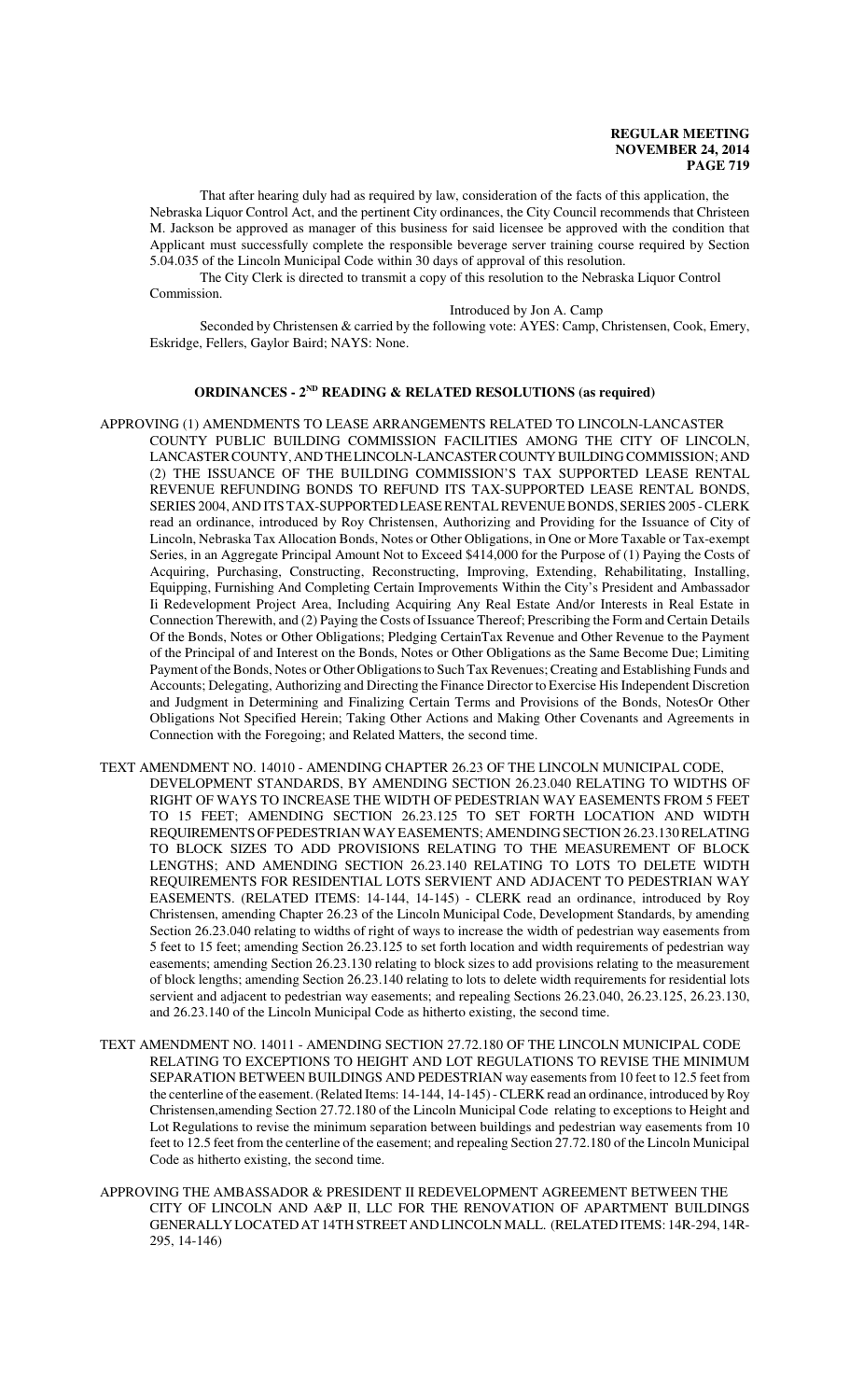### AMENDING THE FY 13/14 CIP TO AUTHORIZE AND APPROPRIATE \$414,000.00 IN TIF FUNDS FOR THE AMBASSADOR & PRESIDENT II REDEVELOPMENT PROJECT ON PROPERTY GENERALLY LOCATED AT 14TH STREET AND LINCOLN MALL. (RELATED ITEMS: 14R-294, 14R-295, 14-146)

#### AUTHORIZING THE ISSUANCE OF TAX ALLOCATION BONDS WITH A TOTAL NOT TO EXCEED

- \$414,000.00 FOR THE CITY OF LINCOLN, AMBASSADOR & PRESIDENT II REDEVELOPMENT PROJECT (Related Items: 14R-294, 14R-295, 14-146) - CLERK read an ordinance, introduced by Roy Christensen, Authorizing and Providing for the Issuance of City of Lincoln, Nebraska Tax Allocation Bonds, Notes or Other Obligations, in One or More Taxable or Tax-exempt Series, in an Aggregate Principal Amount Not to Exceed \$414,000 for the Purpose of (1) Paying the Costs of Acquiring, Purchasing, Constructing, Reconstructing, Improving, Extending, Rehabilitating, Installing, Equipping, Furnishing And Completing Certain Improvements Within the City's President and Ambassador Ii Redevelopment Project Area, Including Acquiring Any Real Estate And/or Interests in Real Estate in Connection Therewith, and (2) Paying the Costs of Issuance Thereof; Prescribing the Form and Certain Details Of the Bonds, Notes or Other Obligations; Pledging CertainTax Revenue and Other Revenue to the Payment of the Principal of and Interest on the Bonds, Notes or Other Obligations as the Same Become Due; Limiting Payment of the Bonds, Notes or Other Obligations to Such Tax Revenues; Creating and Establishing Funds and Accounts; Delegating, Authorizing and Directing the Finance Director to Exercise His Independent Discretion and Judgment in Determining and Finalizing Certain Terms and Provisions of the Bonds, NotesOr Other Obligations Not Specified Herein; Taking Other Actions and Making Other Covenants and Agreements in Connection with the Foregoing; and Related Matters, the second time.
- AMENDING CHAPTER 10.34 OF THE LINCOLN MUNICIPAL CODE RELATING TO PARKING METERS BY AMENDING SECTION 10.34.030 TO CLARIFY METHODS OF PAYMENT; AMENDING SECTION 10.34.070 RELATING TO ILLEGAL OPERATION OF A PARKING METER; AND AMENDING SECION 10.34.100 TO CLARIFY THAT ONLY COINS ARE BEING COLLECTED FROM PARKING METERS - CLERK read an ordinance, introduced by Roy Christensen, amending Chapter 10.34 of the Lincoln Municipal Code relating to Parking Meters by amending Section 10.34.030 to clarify methods of payment; amending Section 10.34.070 relating to illegal operation of a parking meter; amending Section 10.34.100 to clarify that only coins are being collected from parking meters; and repealing Sections 10.34.030, 10.34.070, and 10.34.100 as hitherto existing, the second time.

# **PUBLIC HEARING - RESOLUTIONS**

APPROVING AN INTERGOVERNMENTAL AGREEMENT BETWEEN THE NEBRASKA DEPARTMENT OF ENVIRONMENTAL QUALITY AND THE CITY OF LINCOLN REGARDING THE IMPLEMENTATION OF THE STORM WATER MANAGEMENT PLAN GRANT PROGRAM - CLERK read the following resolution, introduced by Roy Christensen, who moved its adoption:<br>A-88663 BE IT RESOLVED by the City Council of the City of Linco

BE IT RESOLVED by the City Council of the City of Lincoln, Nebraska:

That the attached Intergovernmental Agreement between the City of Lincoln and the Nebraska Department of Environmental Quality (NDEQ) regarding grant funding from the State Stormwater Management Plan Program, upon the terms and conditions as set forth in said Agreement, is hereby approved and the Mayor is authorized to execute said Agreement on behalf of the City. This Agreement provides for NDEQ grant funding to implement programs and projects in association with the City of Lincoln's Stormwater Management Program.

The City Clerk is directed to transmit an executed original Agreement to Ben Higgins, Public Works and Utilities Department, 555 South 10<sup>th</sup> Street, for transmittal to the Nebraska Department of Environmental Quality.

#### Introduced by Roy Christensen

Seconded by Gaylor Baird & carried by the following vote: AYES: Camp, Christensen, Cook, Emery, Eskridge, Fellers, Gaylor Baird; NAYS: None.

APPROVING A CONTRACT AGREEMENT BETWEEN THE CITY OF LINCOLN, LANCASTER COUNTY, LINCOLN LANCASTER COUNTY PUBLIC BUILDING COMMISSION, AND CARDIAC SCIENCE CORPORATION FOR AUTOMATED EXTERNAL DEFIBRILLATORS AND RELATED PRODUCTS AND SERVICES, PURSUANT TO PSA CONTRACT NO. 14-100 - CLERK read the following resolution, introduced by Roy Christensen, who moved its adoption:<br>A-88664 BE IT RESOLVED by the City Council of the C

BE IT RESOLVED by the City Council of the City of Lincoln, Nebraska:

That the attached Contract Agreement between the City of Lincoln, Lancaster County, Lincoln-Lancaster County Public Building Commission, and Cardiac Science Corporation for Automated External Defibrillators and related produces and services, pursuant to PSA Contract No. 14-100, for a term beginning October 9, 2014 through October 8, 2016 with options for additional one-year terms, upon the terms as set forth in said Contract Agreement, is hereby approved and the Mayor is authorized to execute the same on behalf of the City of Lincoln.

#### Introduced by Roy Christensen

Seconded by Gaylor Baird & carried by the following vote: AYES: Camp, Christensen, Cook, Emery, Eskridge, Fellers, Gaylor Baird; NAYS: None.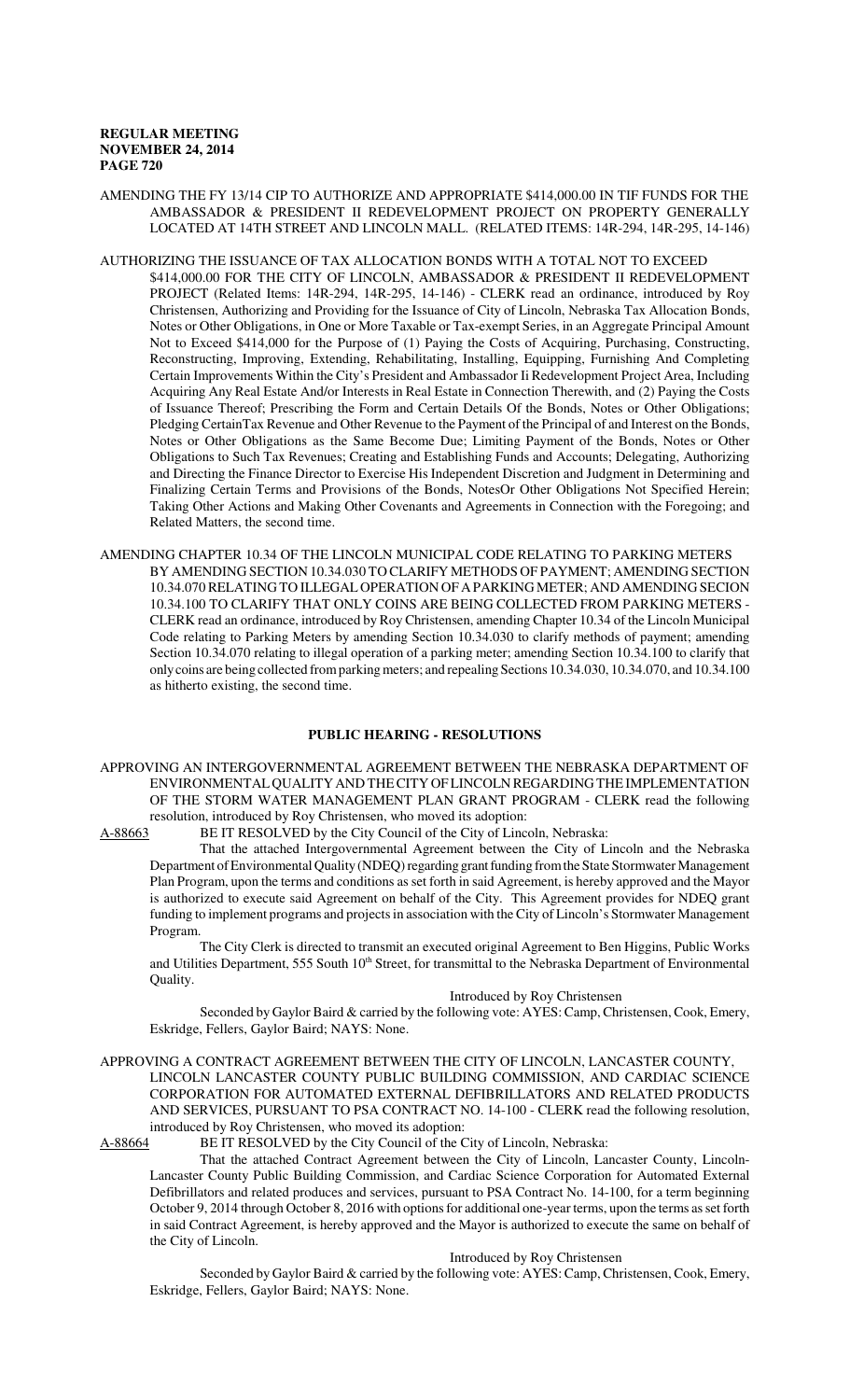APPROVING A PROFESSIONAL SERVICES AGREEMENT BETWEEN THE CITY OF LINCOLN AND THE NEBRASKA DEPT. OF ROADS FOR THE USE OF FEDERAL TRANSPORTATION PROGRAM FUNDS FOR PRELIMINARY ENGINEERING FOR S. 48TH STREET AND HIGHWAY 2 TRAFFIC SIGNAL REPLACEMENT. (STATE PROJECT NO. LCLC-5239(9), CN 13253, CITY PROJECT NO. 702693) - CLERLK read the following resolution, introduced by Roy Christensen, who moved its adoption:

A-88665 BE IT RESOLVED by the City Council of the City of Lincoln, Nebraska:

That the attached Professional Services Agreement between the City of Lincoln and the State of Nebraska Department of Roads for the use of Federal Transportation Program Funds for preliminary engineering for S. 48th Street and Highway 2 traffic signal replacement, Project No. LCLC-5239(9), CN 13253, in accordance with the terms and conditions contained in said Agreement, is hereby approved and the Mayor is authorized to execute the same on behalf of the City of Lincoln.

The City Clerk is directed to return the executed copy of the Agreement to Kris Humphrey, Engineering Services, Department of Public Works & Utilities, for transmittal and execution by the State Department of Roads.

Introduced by Roy Christensen

Seconded by Fellers & carried by the following vote: AYES: Camp, Christensen, Cook, Emery, Eskridge, Fellers, Gaylor Baird; NAYS: None.

APPROVING A PROFESSIONAL SERVICES AGREEMENT BETWEEN THE CITY OF LINCOLN AND THE NEBRASKA DEPT. OF ROADS FOR THE USE OF FEDERAL TRANSPORTATION PROGRAM FUNDS FOR PRELIMINARY ENGINEERING FOR 48TH & CALVERT AND 56TH & CALVERT TRAFFIC SIGNAL REPLACEMENT. (STATE PROJECT NO. LCLC-5239(10), CN 13260, CITY PROJECT NO. 702695) - CLERK read the following resolution, introduced by Roy Christensen, who moved its adoption: A-88666 BE IT RESOLVED by the City Council of the City of Lincoln, Nebraska:

That the attached Professional Services Agreement between the City of Lincoln and the State of Nebraska Department of Roads for the use of Federal Transportation Program Funds for preliminary engineering for 48th & Calvert and 56th & Calvert traffic signal replacement, Project No. LCLC-5239(10), CN 13260, in accordance with the terms and conditions contained in said Agreement, is hereby approved and the Mayor is authorized to execute the same on behalf of the City of Lincoln.

The City Clerk is directed to return the executed copy of the Agreement to Erin Sokolik, Engineering Services, Department of Public Works & Utilities, for transmittal and execution by the State Department of Roads.

Introduced by Roy Christensen

Seconded by Fellers & carried by the following vote: AYES: Camp, Christensen, cook, Emery, Eskridge, Fellers, Gaylor Baird; NAYS: None.

APPROVING A PROFESSIONAL SERVICES AGREEMENT BETWEEN THE CITY OF LINCOLN AND THE NEBRASKA DEPT. OF ROADS FOR THE USE OF FEDERAL TRANSPORTATION PROGRAM FUNDS FOR PRELIMINARY ENGINEERING FOR THE S. 17TH STREET SIGNAL PROJECT. (STATE PROJECT NO. LCLC-5227(8), CN 13261, CITY PROJECT NO. 702697) - CLERK read the following resolution, introduced by Roy Christensen, who moved its adoption:

A-88667 BE IT RESOLVED by the City Council of the City of Lincoln, Nebraska:

That the attached Professional Services Agreement between the City of Lincoln and the State of Nebraska Department of Roads for the use of Federal Transportation Program Funds for preliminary engineering for the S. 17th Street Signal Project, Project No. LCLC-5227(8), CN 13261, City Project No. 702697, in accordance with the terms and conditions contained in said Agreement, is hereby approved and the Mayor is authorized to execute the same on behalf of the City of Lincoln.

The City Clerk is directed to return the executed copy of the Agreement to Erin Sokolik, Engineering Services, Department of Public Works & Utilities, for transmittal and execution by the State Department of Roads.

Introduced by Roy Christensen

Seconded by Fellers & carried by the following vote: AYES: Camp, Christensen, Cook, Emery, Eskridge, Fellers, Gaylor Baird; NAYS: None.

APPROVING A PROFESSIONAL SERVICES AGREEMENT BETWEEN THE CITY OF LINCOLN AND THE OLSSON ASSOCIATES FOR THE USE OF FEDERAL TRANSPORTATION PROGRAM FUNDS TO PROVIDE NEPA EVALUATION AND DOCUMENTATION FOR THE 48TH STREET AND HIGHWAY 2 TRAFFIC SIGNAL REPLACEMENT PROJECT. (STATE PROJECT NO. LCLC-5239(9), CN 13253, CITY PROJECT NO. 702693) - CLERK read the following resolution, introduced by Roy Christensen, who moved its adoption:

A-88668 BE IT RESOLVED by the City Council of the City of Lincoln, Nebraska:

That the attached Professional Services Agreement between the City of Lincoln and Olsson Associates for the use of Federal Transportation Program Funds to provide NEPA evaluation and documentation for the 48th Street and Highway 2 traffic signal replacement project, Project No. LCLC-5239(9), CN 13253, City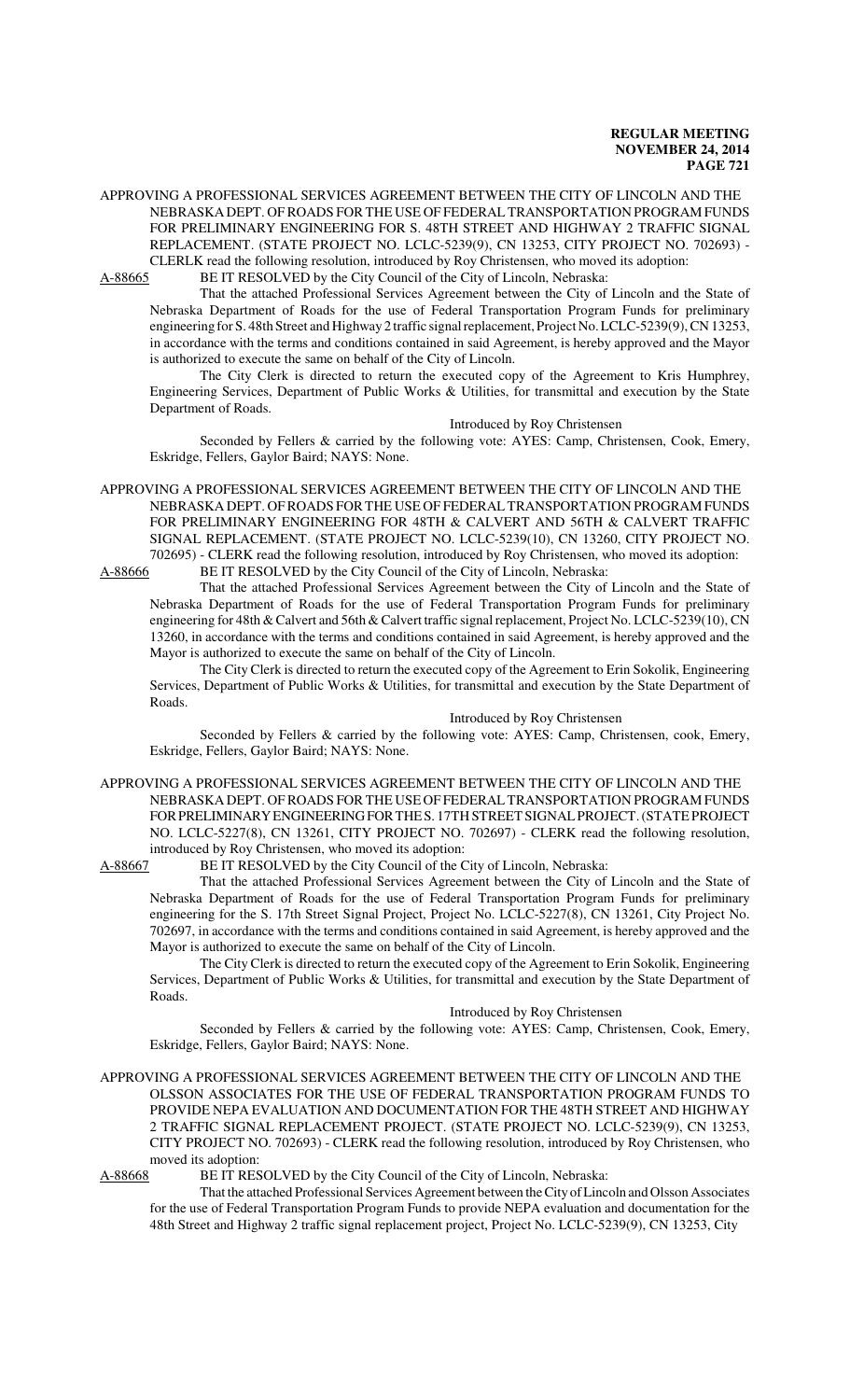Project No. 702693, in accordance with the terms and conditions contained in said Agreement, is hereby approved and the Mayor is authorized to execute the same on behalf of the City of Lincoln.

The City Clerk is directed to return the executed copy of the Agreement to Kris Humphrey, Engineering Services, Department of Public Works & Utilities, for transmittal and execution by the State Department of Roads.

#### Introduced by Roy Christensen

Seconded by Camp & carried by the following vote: AYES: Camp, Christensen, Cook, Emery, Eskridge, Fellers, Gaylor Baird; NAYS: None.

APPROVING SUPPLEMENTAL AGREEMENT NO. 2 BETWEEN THE CITY OF LINCOLN AND E&A

CONSULTING GROUP FOR ADDITIONAL RIGHT-OF-WAY STAKING NECESSARY FOR LAND ACQUISITION AND UTILITY RELOCATION ASSOCIATED WITH THE SOUTH 56TH STREET, SHADOW PINES DRIVE TO OLD CHENEY ROAD PROJECT. (PROJECT NO. LCLC-5241(5), CONTROL 13141, CITY PROJECT NO. 701923) - CLERK read the following resolution, introduced by Roy Christensen, who moved its adoption:

A-88669 BE IT RESOLVED by the City Council of the City of Lincoln, Nebraska:

That the attached Supplemental Agreement No. 2 between the City of Lincoln and E&A Consulting Group for additional right-of-way staking necessary for land acquisition and utility relocation associated with the South 56th Street, Shadow Pines Drive to Old Cheney Road project, Project No. LCLC-5241(5), Control No. 13141, City Project No. 701923, in accordance with the terms and conditions contained in said Supplemental Agreement No. 2, is hereby approved and the Mayor is authorized to execute the same on behalf of the City of Lincoln.

The City Clerk is directed to return the executed copies of the Agreement to Kris Humphrey, Engineering Services, Public Works and Utilities Department, for transmittal and execution by the State Department of Roads.

Introduced by Roy Christensen

Seconded by Camp & carried by the following vote: AYES: Camp, Christensen, Cook, Emery, Eskridge, Fellers, Gaylor Baird; NAYS: None.

### ACCEPTING THE REPORT OF NEW AND PENDING CLAIMS AGAINST THE CITY AND APPROVING

DISPOSITION OF CLAIMS SET FORTH FOR THE PERIOD OF OCTOBER 16-31, 2014 - CLERK read the following resolution, introduced by Roy Christensen, who moved its adoption:

A-88670 BE IT RESOLVED by the City Council of the City of Lincoln, Nebraska:

That the claims listed in the attached report, marked as Exhibit "A", dated October 16, 2014, of various new and pending tort claims filed against the City of Lincoln with the Office of the City Attorney or the Office of the City Clerk, as well as claims which have been disposed of, are hereby received as required by Neb. Rev. Stat. § 13-905 (Reissue 1997). The dispositions of claims by the Office of the City Attorney, as shown by the attached report, are hereby approved:

| <b>DENIED CLAIMS</b>         |            | ALLOWED/SETTLED CLAIMS          |            |
|------------------------------|------------|---------------------------------|------------|
| Nationwide Insurance         |            | Global Recovery Services o/b/o  |            |
| a/s/o Donald Flamme          | \$3,307.95 | Ins. Co. of the State of Penn.  |            |
| Farm Bureau a/s/o            |            | a/s/o RFG Distributing          | \$7,200.25 |
| Kevin Mendenhall             | 4,036.00   | Trinity United Methodist Church | 325.18     |
| <b>Black Hills Energy</b>    | 453.00     | Mary Eisenhart/G. Kravitz LLC   | 10,817.74  |
| Kelly Wubbels                | 55.00      | Danae Eitzmann                  | 2,104.00   |
| <b>Kathy Casement</b>        | 370.89     | Judy Levering                   | 500.00     |
| Janet M. Wagner              | $NAS^*$    | Aaron Wilson                    | 2,988.20   |
| Trumbull Services o/b/o      |            | Rustam Islamov                  | 616.49     |
| General Casualty a/s/o       |            | Sue Kittinger                   | 1,339.26   |
| Thomas Vonfeldt              | 6,082.56   | Dale Wimberly                   | 1,110.62   |
| Misty Weidemann-Shaw         | 467.42     |                                 |            |
| <b>LITIGATION SETTLEMENT</b> |            |                                 |            |
| * No Amount Specified        |            | 70,000.00<br>Angela Schmohr     |            |

The City Attorney is hereby directed to mail to the various claimants listed herein a copy of this resolution which shows the final disposition of their claim.

Introduced by Roy Christensen

Seconded by Fellers & carried by the following vote: AYES: Camp, Christensen, Cook, Emery, Eskridge, Fellers, Gaylor Baird; NAYS: None.

COMP. PLAN CONFORMANCE 14022 – APPROVING AN AMENDMENT TO THE ANTELOPE VALLEY REDEVELOPMENT PLAN TO ADD THE "23RD & O STREET PROJECT" TO REHABILITATE AND EXPAND AN EXISTING RETAIL BUILDING FOR A HEALTH CLINIC ON APPROXIMATELY TWO ACRES OF PROPERTY GENERALLY LOCATED AT 2301 O STREET AND THE ADJACENT RIGHTS-OF-WAY - PRIOR to reading:

CAMP Moved to continue Public Hearing & Action for Bill No. 14R-292 two weeks to December 8, 2014. Seconded by Fellers & carried by the following vote: AYES: Camp, Christensen, Cook, Emery, Eskridge, Fellers, Gaylor Baird; NAYS: None.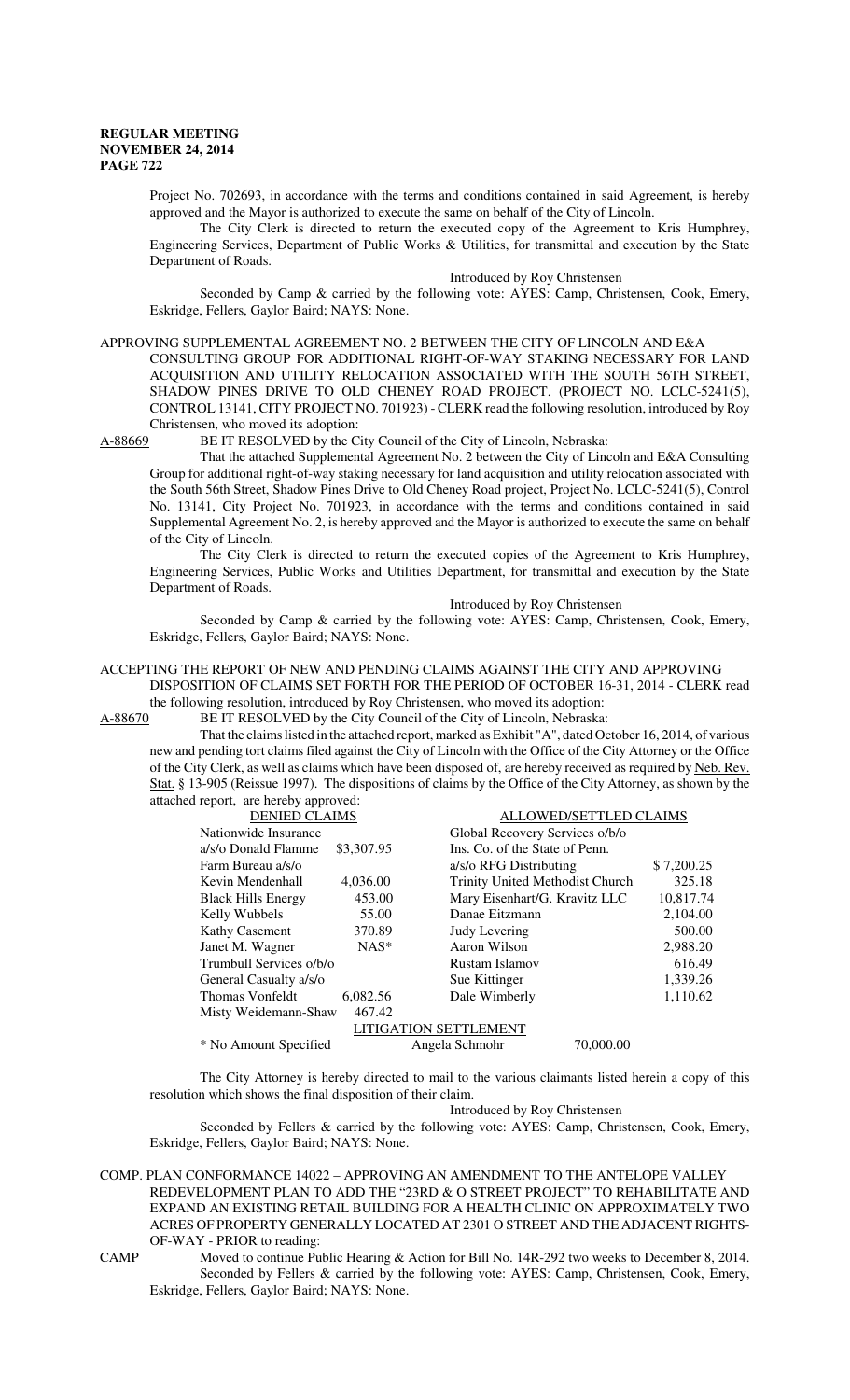VACATION 14008 - VACATING SW 31ST STREET FROM THE SOUTH RIGHT-OF-WAY LINE OF WEST DENTON ROAD TO THE NORTH RIGHT-OF-WAY LINE OF WEST COVERED BRIDGE ROAD. (THIS IS A RESOLUTION BECAUSE THE STREET TO BE VACATED IS IN THE CITY'S 3-MILE JURISDICTION REQUIRING APPROVAL & ACTION BY BOTH THE COUNCIL & THE COUNTY BOARD. THUS, NO FUNDS ARE REQUIRED TO BE PAID TO THE CITY.) - PRIOR to reading:<br>FELLERS Moved to Amend Bill No. 14R-293 in the following manner

Moved to Amend Bill No. 14R-293 in the following manner.

On page 1, line 16, strike "Outlot A, E, F, G, and J" and insert in lieu thereof the following language: Outlots A and E.

Seconded by Christensen and carried by the following vote: Camp, Christensen, Cook, Emery, Eskridge, Fellers, Gaylor Baird; NAYS: None.

CLERK Read the following resolution, introduced by Roy Christensen, who moved its adoption:

A-88671 WHEREAS, City of Lincoln approval of the vacation of S.W. 31st Street from the south right-of-way line of West Denton Road to the north right-of-way line of West Covered Bridge Road generally located at

S.W. 31st Street and West Denton Road, has been requested by the Lancaster County Board of Commissioners; and

WHEREAS, said street portion is located outside of the corporate limits of the City but within the three-mile zoning jurisdiction of the City; and

WHEREAS, the Planning Commission has reviewed this application and found the proposed street vacation to be in conformance with the Comprehensive Plan; and

WHEREAS, under Neb. Rev. Stat. § 23-108 (Reissue 1997) the Lancaster County Board may not vacate said portion of S.W. 31st Street without the prior approval of the City Council of the City of Lincoln, Nebraska.

NOW, THEREFORE, BE IT RESOLVED by the City Council of the City of Lincoln, Nebraska:

That the vacation of the that portion of S.W. 31st Street which abuts Lot 1, Block 1; Lot 3, Block 2; Whispering Pines 3rd Addition, Outlot A, E, F, G, and J Outlots A and E, The Bridges Addition; Lot 6, Block 1 and Lot 1, Block 3, The Bridges Addition, generally located at S.W. 31st Street and West Denton Road, which is outside of the corporate limits but within the three-mile zoning jurisdiction of the City of Lincoln, is hereby approved.

BE IT FURTHER RESOLVED that the City Clerk transmit a copy of this resolution to the County Clerk for Lancaster County.

Introduced by Roy Christensen

Seconded by Fellers & carried by the following vote: AYES: Camp, Christensen, Cook, Emery, Eskridge, Fellers, Gaylor Baird; NAYS: None.

# **ORDINANCES - 3RD READING & RELATED RESOLUTIONS (as required)**

- AUTHORIZING THE ISSUANCE OF TAX ALLOCATION BONDS WITH A TOTAL NOT TO EXCEED \$533,354.00 FOR THE CITY OF LINCOLN, SCHWARZ PAPER BUILDING REDEVELOPMENT PROJECT. (RELATED ITEMS: 14-142, 14R-270, 14R-271) (10/27/14 - INTRODUCTION DELAYED 1 WEEK TO 11/3/14) - PRIOR to reading:
- CAMP Moved Motion to Amend #1 to amend Bill No. 14-142 by accepting a substitute ordinance.

Seconded by Christensen & carried by the following vote: AYES: Camp, Christensen, Cook, Emery, Eskridge, Fellers, Gaylor Baird; NAYS: None.

CAMP Moved Motion to Amend #2 to amend Bill No. 14-142 by amending the substitute ordinance in the following manner:

1. On page 1, amend Article I, Section 1.1., paragraph (b) to read as follows:

(b) Pursuant to the Redevelopment Plan, the City has previously obligated

itself and/or will hereafter obligate itself to acquire, purchase, construct, reconstruct, improve, extend, rehabilitate, install, equip, furnish and complete, at the cost and expense of the City, certain improvements, including, without limitation, the Façade Enhancement, the Deck  $& Canopy$  Enhancements, the Block 52 Improvements, Public Parking, Streetscape, and the Redeveloper Public Improvements (each as defined in the Redevelopment Agreement hereinafter identified) in the Redevelopment Area, some or all of which may be accomplished through the City's public improvements executive order process (collectively, the **"City Improvements"**), in connection with site preparation, the construction of streetscape improvements, and building and site improvements to the existing facilities (collectively, the **"Project"**), as more fully described in the Redevelopment Agreement (hereinafter defined).

2. On page 2, amend the definitions paragraph titled "City Improvement" under Article II, Section 2.1. to read as follows:

**"City Improvements"** means the improvements to be purchased, constructed, reconstructed, acquired, improved, extended, rehabilitated, installed, equipped, furnished and completed in the Project Area in accordance with the Redevelopment Plan and identified as the Façade Enhancement, the Deck & Canopy enhancements, the Block 52 Improvements, Public Parking, Streetscape, and the Redeveloper Public Improvements (each as defined in the Redevelopment Agreement).

3. On page 4, amend the definitions paragraph titled "Redevelopment Agreement" under Article II, Section 2.1. to read as follows: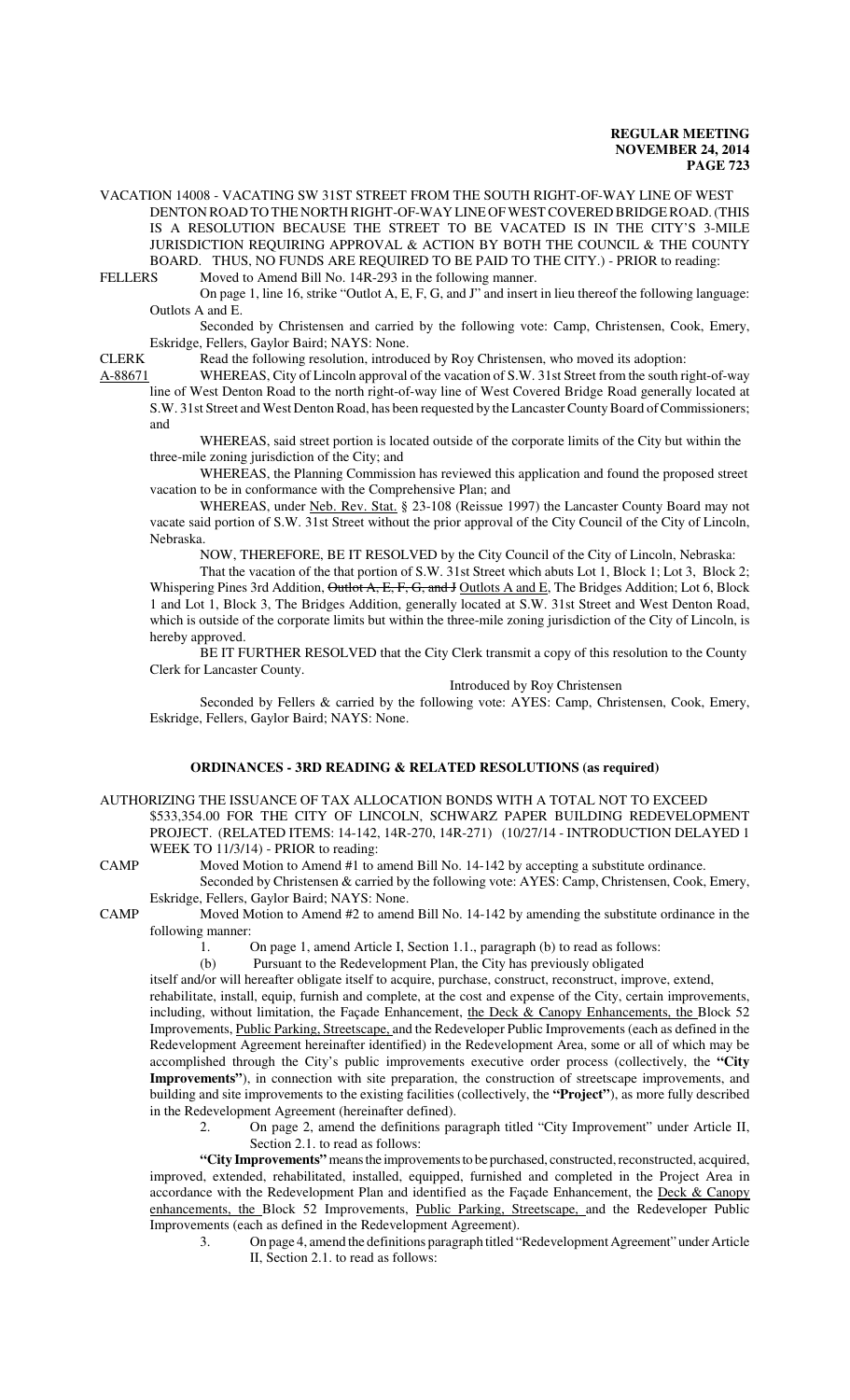**"Redevelopment Agreement"** means the City of Lincoln Redevelopment Agreement, dated the date of its execution, among between the City, and CBLINC, LLC, a Nebraska limited liability company, and Schwarz Paper Company, a Nebraska corporation, relating to the Project.

Seconded by Eskridge & carried by the following vote: AYES: Camp, Christensen, Cook, Emery, Eskridge, Fellers, Gaylor Baird; NAYS: None.<br>CLERK Read an ordinance introduced by Jon

Read an ordinance introduced by Jon A. Camp, authorizing and providing for the issuance of City of Lincoln, Nebraska tax allocation bonds, notes or other obligations, in one or more taxable or tax-exempt series, in an aggregate principal amount not to exceed \$533,354 for the purpose of (1) paying the costs of acquiring, purchasing, constructing, reconstructing, improving, extending, rehabilitating, installing, equipping, furnishing and completing certain improvements within the city's Schwarz paper building redevelopment project area, including acquiring any real estate and/or interests in real estate in connection therewith, and (2) paying the costs of issuance thereof; prescribing the form and certain details of the bonds, notes or other obligations; pledging certain tax revenue and other revenue to the payment of the principal of and interest on the bonds, notes or other obligations as the same become due; limiting payment of the bonds, notes or other obligations to such tax revenues; creating and establishing funds and accounts; delegating, authorizing and directing the finance director to exercise his independent discretion and judgment in determining and finalizing certain terms and provisions of the bonds, notes or other obligations not specified herein; taking other actions and making other covenants and agreements in connection with the foregoing; and related matters., the third time.

CAMP Moved to pass the ordinance as amended.

Seconded by Fellers & carried by the following vote: AYES: Camp, Christensen, Cook, Emery, Eskridge, Fellers, Gaylor Baird; NAYS: None.

The ordinance, being numbered **#20112**, is recorded in Ordinance Book #29, Page .

APPROVING THE SCHWARZ PAPER BUILDING REDEVELOPMENT AGREEMENT BETWEEN THE CITY OF LINCOLN AND CBLINC, LLC AND SCHWARZ PAPER COMPANY RELATING TO THE REDEVELOPMENT OF PROPERTY GENERALLY LOCATED AT 747 O STREET FOR COMMERCIAL AND RESIDENTIAL SPACE. (RELATED ITEMS: 14-142, 14R-270, 14R-271)(10/27/14 INTRODUCTION DELAYED 1 WEEK TO 11/3/14) - CLERK read the following resolution, introduced by Jon A. Camp, who moved its adoption:

A-88672 BE IT RESOLVED by the City Council of the City of Lincoln, Nebraska:

That the attached City of Lincoln Redevelopment Agreement for Schwarz Paper Company, between the City of Lincoln, Nebraska and CBLINC, LLC relating to the redevelopment of property generally located at 747 O Street, for commercial and residential space, upon the terms and conditions set forth in said Redevelopment Agreement, which is attached hereto marked as Attachment "A", is hereby approved and the Mayor is authorized to execute the same on behalf of the City of Lincoln.

The City Clerk is directed to transmit one fully executed original and one copy of said Agreement to Hallie Salem, Urban Development Department for transmittal to the parties.

Introduced by Jon A. Camp

Seconded by Fellers & carried by the following vote: AYES: Camp, Christensen, Cook, Emery, Eskridge, Fellers, Gaylor Baird; NAYS: None.

AMENDING THE FY 13/14 CIP TO AUTHORIZE AND APPROPRIATE \$533,354 IN TIF FUNDS FOR THE SCHWARZ PAPER BUILDING REDEVELOPMENT PROJECT ON PROPERTY GENERALLY LOCATED AT 747 O STREET. (RELATED ITEMS: 14-142, 14R-270, 14R-271)(10/27/14 - INTRODUCTION DELAYED 1 WEEK TO 11/3/14) - CLERK read the following resolution, introduced by Jon A. Camp, who moved its adoption:

A-88673 A Resolution amending the schedule of Capital Improvement Projects for the Fiscal Year beginning September 1, 2014 within the Capital Improvement Program adopted by and attached to Resolution No. A-88504 as Schedule 5 to establish development of the Schwarz Paper Building Redevelopment Project (an approved project in the Lincoln Center Redevelopment Plan) as a capital improvement project within the adopted Capital Improvement Program for Fiscal Year 2014-15; and transferring and establishing appropriations for said Capital Improvement Project.

NOW, THEREFORE, BE IT RESOLVED by the City Council of the City of Lincoln, Nebraska:

That the implementation of the Lincoln Center Redevelopment Plan and Schwarz Paper Building Redevelopment Project, for the construction of commercial and residential space in the existing building located at 747 O Street within the Project Area, is hereby established and added to the Urban Development Department's list of Fiscal Year 2014-15 capital improvement projects within the Capital Improvement Program adopted by and attached to Resolution No. A-88504 as Schedule 5.

2. That the City Council hereby appropriates and directs the Finance Director to make the necessary adjustments to the biennial budget to designate \$533,354.00 from Tax Increment Financing funds in Fiscal Year 2014-15 to be used toward development of the Schwarz Paper Building Redevelopment Project. Introduced by Jon A. Camp

Seconded by Christensen & carried by the following vote: AYES: Camp, Christensen, Cook, Emery, Eskridge, Fellers, Gaylor Baird; NAYS: None.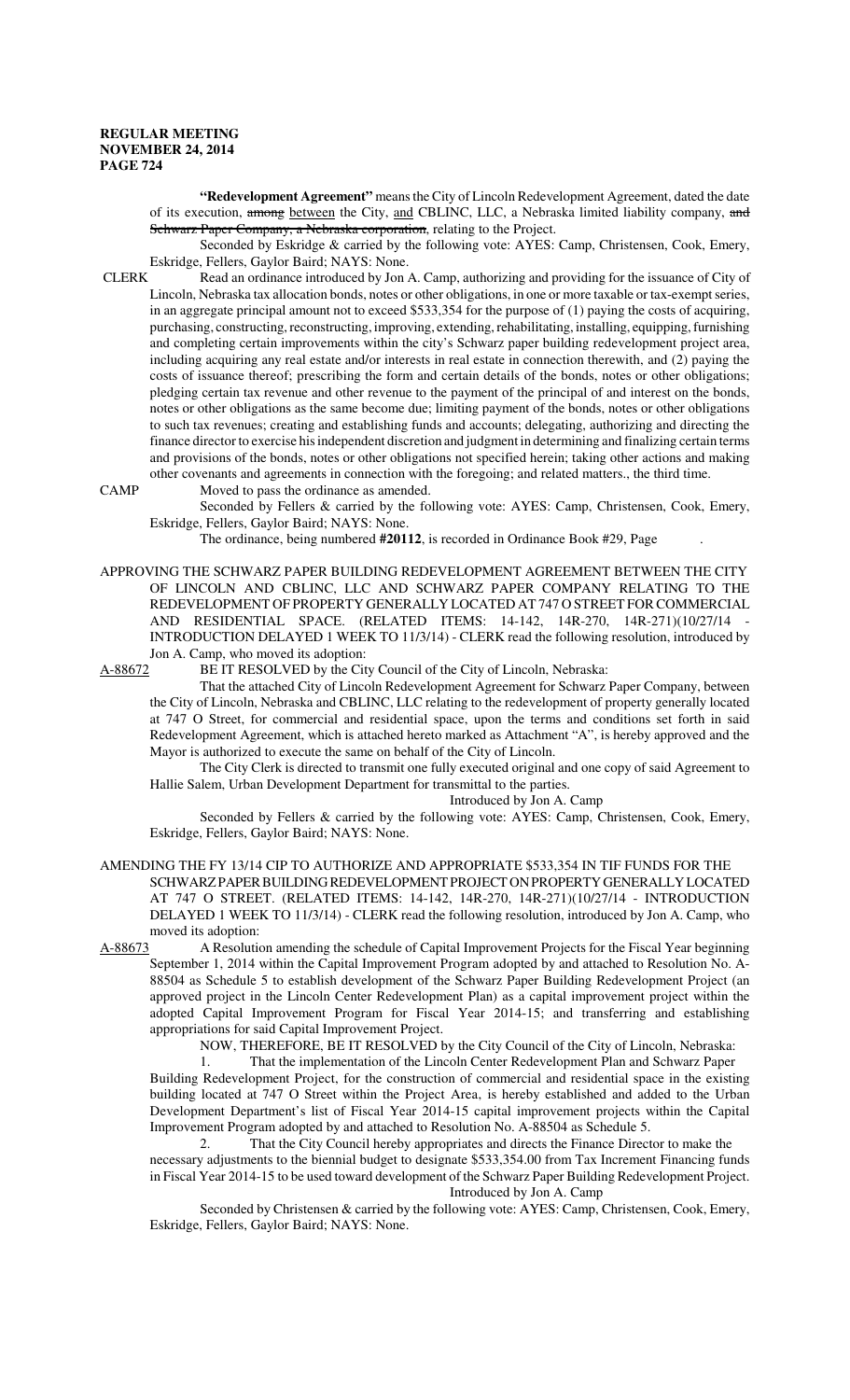### **ORDINANCES - 1ST READING & RELATED RESOLUTIONS (as required)**

- APPROVING A REAL ESTATE SALES AGREEMENT BETWEEN THE CITY OF LINCOLN AND ANDERSON HOMES, INC. AUTHORIZING THE SALE OF FOUR LOTS OF CITY OWNED SURPLUS PROPERTY GENERALLY LOCATED 2601, 2531, 2521, AND 2511 NW 52ND STREET - CLERK read an ordinance, introduced by Jonathan Cook, approving a Real Estate Sales Agreement between the City of Lincoln and Anderson Homes, Inc. authorizing the sale of four lots of City owned property generally located at 2601, 2531, 2521, and 2511 NW 52nd Street, Lincoln, Nebraska, the first time.
- TEXT AMENDMENT 14015 REPEALING SECTION 27.67.075 OF THE LINCOLN MUNICIPAL CODE RELATING TO PARKING IN THE CAPITOL ENVIRONS DISTRICT TO ALLOW THE PARKING IN THE CAPITOL ENVIRONS DISTRICT TO BE DETERMINED BY THE UNDERLYING ZONING DISTRICT - CLERK read an ordinance, introduced by Jonathan Cook, repealing Section 27.67.075 of the Lincoln Municipal Code relating to Parking in the Capitol Environs District to allow the parking in the Capitol Environs District to be determined by the underlying zoning district, the first time.
- TEXT AMENDMENT 14016 AMENDING SECTION 27.62.140 OF THE LINCOLN MUNICIPAL CODE RELATING TO THE HEAVY COMMERCIAL SERVICES USE GROUP TO ALLOW MINI-WAREHOUSES AS A CONDITIONAL USE IN THE B-5 PLANNED REGIONAL BUSINESS DISTRICT - CLERK read an ordinance, introduced by Jonathan Cook, amending Section 27.62.140 of the Lincoln Municipal Code relating to the Heavy Commercial Services Use Group to allow mini-warehouses as a conditional use in the B-5 Planned Regional Business District; and repealing Section 27.62.140 of the Lincoln Municipal Code as hitherto existing, the first time.
- AMENDING THE CHAPTER TITLE OF LINCOLN MUNICIPAL CODE CHAPTER 2.28 AS "HUMAN RESOURCES DEPARTMENT" AND AMENDING SECTIONS 2.28.010, 2.28.020, AND 2.28.030 OF THE LINCOLN MUNICIPAL CODE TO REDESIGNATE THE PERSONNEL DEPARTMENT AS THE HUMAN RESOURCES DEPARTMENT AND THE PERSONNEL DIRECTOR AS THE HUMAN RESOURCES DIRECTOR - CLERK read an ordinance, introduced by Jonathan Cook, amending the chapter title of Lincoln Municipal Code Chapter 2.28 as "Human Resources Department" and amending Sections 2.28.010, 2.28.020, and 2.28.030 of the Lincoln Municipal Code to redesignate the Personnel Department as the Human Resources Department and the Personnel Director as the Human Resources Director; and repealing Sections 2.28.010, 2.28.020, and 2.28.030 of the Lincoln Municipal Code as hitherto existing, the first time.
- REPEALING CHAPTER 5.44 OF THE LINCOLN MUNICIPAL CODE, ("SIDEWALKS SNOW REMOVAL AND CLEANING BUSINESSES") RELATING TO PERMITS FOR OPERATING MOTOR-POWERED SNOW REMOVAL OR SIDEWALK CLEANING EQUIPMENT ON SIDEWALKS WITHIN THE CITY - CLERK read an ordinance, introduced by Jonathan Cook, repealing Chapter 5.44 of the Lincoln Municipal Code, ("Sidewalks Snow Removal and Cleaning Businesses") relating to permits for operating motor-powered snow removal or sidewalk cleaning equipment on sidewalks within the city, the first time.

# **RESOLUTIONS - 1ST READING**

- COMP. PLAN AMENDMENT 14005 APPLICATION OF THE PLANNING DIRECTOR TO AMEND THE 2040 LINCOLN-LANCASTER COUNTY COMPREHENSIVE PLAN TO ADD THE "SOUTH SALT CREEK WATERSHED MASTER PLAN" TO THE LIST OF APPROVED SUBAREA PLANS AND TO THE LIST OF ADOPTED WATERSHED STUDIES. **(RELATED ITEMS: 14R-296, 14R-297, 14R-298)**
- COMP. PLAN AMENDMENT 14006 APPLICATION OF THE PLANNING DIRECTOR TO AMEND THE 2040 LINCOLN-LANCASTER COUNTY COMPREHENSIVE PLAN TO ADD THE "HAINES BRANCH WATERSHED MASTER PLAN" TO THE LIST OF APPROVED SUBAREA PLANS AND TO THE LIST OF ADOPTED WATERSHED STUDIES. **(RELATED ITEMS: 14R-296, 14R-297, 14R-298)**
- COMP. PLAN AMENDMENT 14007 APPLICATION OF THE PLANNING DIRECTOR TO AMEND THE 2040 LINCOLN-LANCASTER COUNTY COMPREHENSIVE PLAN TO ADD THE "MIDDLE CREEK WATERSHED MASTER PLAN" TO THE LIST OF APPROVED SUBAREA PLANS AND TO THE LIST OF ADOPTED WATERSHED STUDIES. **(RELATED ITEMS: 14R-296, 14R-297, 14R-298)**
- AMENDING THE LINCOLN-LANCASTER COUNTY AIR POLLUTION CONTROL REGULATIONS AND STANDARDS TO ASSURE CONSISTENCY WITH FEDERAL AND STATE AIR QUALITY REGULATIONS.
- APPROVING A CONTRACT AGREEMENT BETWEEN THE CITY OF LINCOLN, LANCASTER COUNTY, LINCOLN-LANCASTER COUNTY PUBLIC BUILDING COMMISSION, AND JACOBSEN FIRE EQUIPMENT FOR THE ANNUAL REQUIREMENTS FOR FIRE EXTINGUISHER INSPECTION, TESTING, AND MAINTENANCE, PURSUANT TO BID NO. 14-239, FOR A FOUR YEAR TERM. *(CONSENT)*